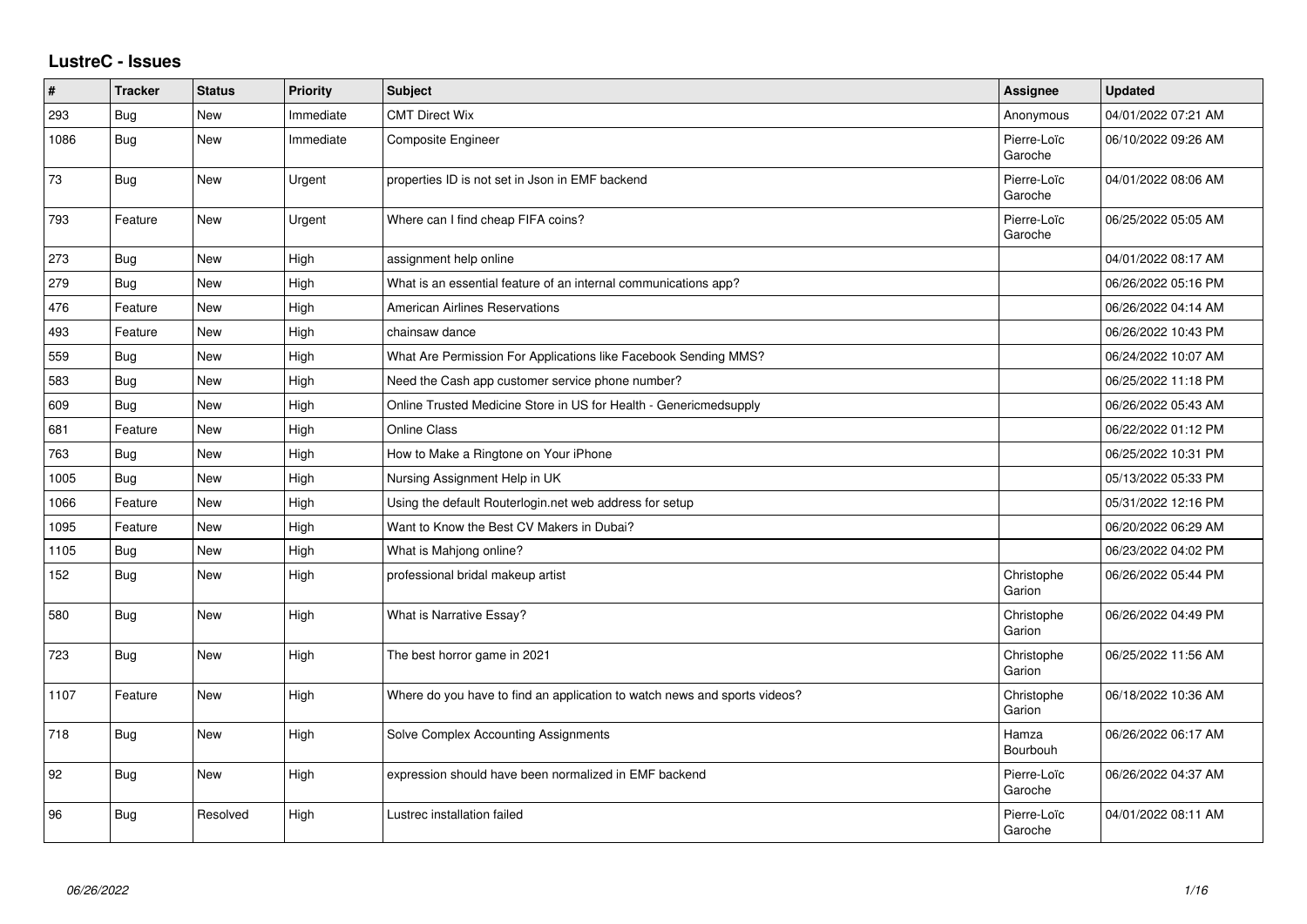| #   | <b>Tracker</b> | <b>Status</b> | <b>Priority</b> | <b>Subject</b>                                                                                                                               | <b>Assignee</b>        | <b>Updated</b>      |
|-----|----------------|---------------|-----------------|----------------------------------------------------------------------------------------------------------------------------------------------|------------------------|---------------------|
| 216 | Feature        | New           | High            | Barry Keoghan                                                                                                                                | Pierre-Loïc<br>Garoche | 06/26/2022 08:04 AM |
| 578 | Feature        | <b>New</b>    | High            | Derrick Gore                                                                                                                                 | Pierre-Loïc<br>Garoche | 06/26/2022 08:32 AM |
| 713 | Bug            | <b>New</b>    | High            | Why Cupcake 2048 is a addictive game?                                                                                                        | Pierre-Loïc<br>Garoche | 04/01/2022 09:34 AM |
| 803 | Feature        | New           | High            | Ketamine Online Store                                                                                                                        | Pierre-Loïc<br>Garoche | 06/24/2022 01:24 PM |
| 931 | Feature        | <b>New</b>    | High            | Situs Judi Slot Online apel888                                                                                                               | Pierre-Loïc<br>Garoche | 06/26/2022 01:07 AM |
| 75  | Bug            | New           | Normal          | exception File "checks/algebraicLoop.ml", line 368, characters 16-22: Assertion failed                                                       |                        | 06/26/2022 10:28 PM |
| 76  | Bug            | New           | Normal          | Import error: Load error: imported node real_to_int declared in a regular Lustre file. File "include/conv.lusi", line<br>1, characters 0-64: |                        | 06/26/2022 08:09 PM |
| 113 | Bug            | <b>New</b>    | Normal          | ufc 254 live                                                                                                                                 |                        | 06/25/2022 01:50 AM |
| 114 | <b>Bug</b>     | New           | Normal          | <b>Medical Research Writing Services</b>                                                                                                     |                        | 06/25/2022 07:20 AM |
| 115 | <b>Bug</b>     | <b>New</b>    | Normal          | NFL LIVE STREAM                                                                                                                              |                        | 06/26/2022 08:48 AM |
| 116 | <b>Bug</b>     | <b>New</b>    | Normal          | aertaeyg                                                                                                                                     |                        | 06/26/2022 05:38 AM |
| 117 | <b>Bug</b>     | New           | Normal          | How to Watch Cowboys vs Cardinals Game Live Stream FREE TV                                                                                   |                        | 04/01/2022 08:08 AM |
| 119 | Bug            | New           | Normal          | klhjigyu                                                                                                                                     |                        | 06/26/2022 02:31 PM |
| 121 | <b>Bug</b>     | <b>New</b>    | Normal          | xgfhjmghtm                                                                                                                                   |                        | 04/01/2022 07:56 AM |
| 122 | <b>Bug</b>     | <b>New</b>    | Normal          | <b>AFL Live Stream</b>                                                                                                                       |                        | 04/01/2022 07:55 AM |
| 123 | <b>Bug</b>     | New           | Normal          | https://www.reddit.com/r/NRLgrandfinal2020/                                                                                                  |                        | 06/26/2022 05:36 PM |
| 124 | <b>Bug</b>     | <b>New</b>    | Normal          | https://www.bigmarker.com/ustvpass/LIVE-Atlanta-Falcons-vs-Carolina-Panthers-NFL-Week-8-Game                                                 |                        | 04/01/2022 07:55 AM |
| 125 | Bug            | New           | Normal          | vbvnm                                                                                                                                        |                        | 04/01/2022 07:55 AM |
| 126 | Feature        | <b>New</b>    | Normal          | Stussy Air Force 1 replica                                                                                                                   |                        | 06/26/2022 05:46 PM |
| 127 | Feature        | <b>New</b>    | Normal          | replica af1                                                                                                                                  |                        | 04/01/2022 07:55 AM |
| 128 | <b>Bug</b>     | New           | Normal          | dfgbd                                                                                                                                        |                        | 06/26/2022 05:07 AM |
| 129 | <b>Bug</b>     | <b>New</b>    | Normal          | xcvgbgh                                                                                                                                      |                        | 06/26/2022 06:01 PM |
| 131 | <b>Bug</b>     | New           | Normal          | triokids                                                                                                                                     |                        | 04/01/2022 07:54 AM |
| 132 | <b>Bug</b>     | New           | Normal          | concrete-everything                                                                                                                          |                        | 06/26/2022 06:56 PM |
| 133 | <b>Bug</b>     | <b>New</b>    | Normal          | craftlabs                                                                                                                                    |                        | 06/25/2022 04:43 PM |
| 134 | <b>Bug</b>     | New           | Normal          | wisegolfers                                                                                                                                  |                        | 06/24/2022 03:34 AM |
| 135 | <b>Bug</b>     | <b>New</b>    | Normal          | factspress                                                                                                                                   |                        | 04/01/2022 07:52 AM |
| 136 | Bug            | New           | Normal          | snappow                                                                                                                                      |                        | 06/26/2022 12:51 PM |
| 137 | Bug            | New           | Normal          | hcbets                                                                                                                                       |                        | 04/01/2022 07:52 AM |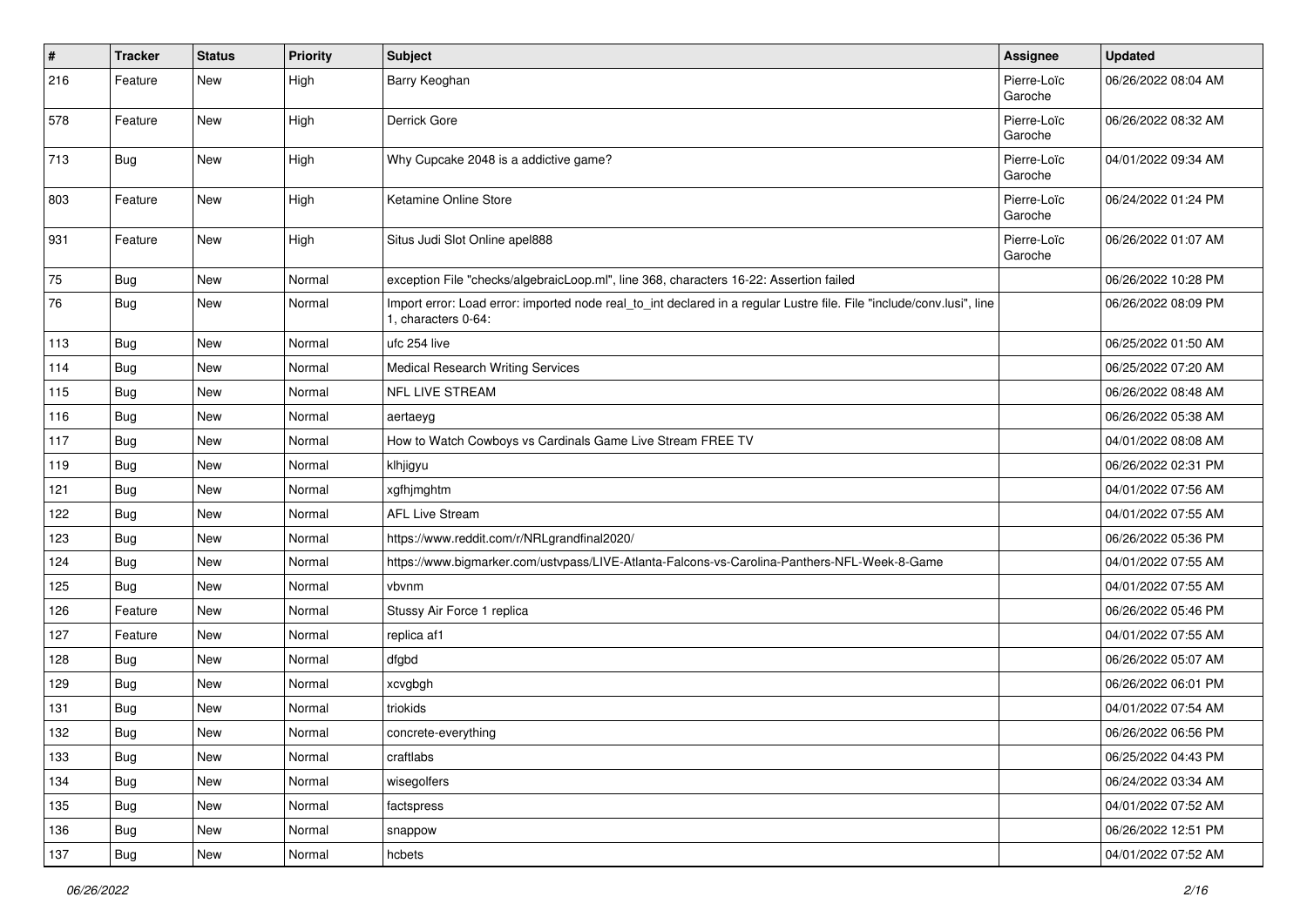| #   | <b>Tracker</b> | <b>Status</b> | Priority | <b>Subject</b>                                 | Assignee | <b>Updated</b>      |
|-----|----------------|---------------|----------|------------------------------------------------|----------|---------------------|
| 138 | <b>Bug</b>     | New           | Normal   | own-sweethome                                  |          | 06/25/2022 09:59 AM |
| 139 | <b>Bug</b>     | New           | Normal   | relseo                                         |          | 06/26/2022 09:35 PM |
| 140 | <b>Bug</b>     | New           | Normal   | sugarbalanceusa                                |          | 06/26/2022 10:54 AM |
| 141 | Feature        | New           | Normal   | Something about jerry curly                    |          | 06/26/2022 02:02 PM |
| 142 | Feature        | New           | Normal   | About ashimary hair                            |          | 06/26/2022 09:07 AM |
| 143 | <b>Bug</b>     | New           | Normal   | Bob lace front wigs                            |          | 06/26/2022 07:48 PM |
| 144 | <b>Bug</b>     | New           | Normal   | curly bob lace front wigs                      |          | 06/26/2022 01:44 PM |
| 145 | <b>Bug</b>     | New           | Normal   | abdulbaissagar                                 |          | 06/23/2022 10:46 PM |
| 146 | <b>Bug</b>     | New           | Normal   | bayabais                                       |          | 06/26/2022 06:52 PM |
| 147 | Bug            | New           | Normal   | xzxgfufi                                       |          | 04/01/2022 07:54 AM |
| 148 | <b>Bug</b>     | New           | Normal   | zxZdfg                                         |          | 04/01/2022 08:01 AM |
| 149 | <b>Bug</b>     | New           | Normal   | dftgy                                          |          | 06/25/2022 07:33 AM |
| 150 | <b>Bug</b>     | New           | Normal   | dfgh                                           |          | 06/26/2022 11:41 AM |
| 151 | Feature        | New           | Normal   | Law Essay Writing Service - Assignments Planet |          | 06/26/2022 05:42 PM |
| 154 | <b>Bug</b>     | New           | Normal   | fdgyyrut gyrtrw                                |          | 06/21/2022 07:35 AM |
| 156 | Bug            | New           | Normal   | Access old cash app account                    |          | 04/01/2022 08:00 AM |
| 157 | <b>Bug</b>     | New           | Normal   | Forget cash app pin                            |          | 06/26/2022 08:59 PM |
| 158 | <b>Bug</b>     | New           | Normal   | dfghj zcvgh                                    |          | 06/26/2022 02:58 PM |
| 159 | <b>Bug</b>     | New           | Normal   | xfguih njgkh                                   |          | 06/26/2022 07:47 AM |
| 160 | <b>Bug</b>     | New           | Normal   | rtyuiv wbhyu                                   |          | 04/01/2022 07:56 AM |
| 161 | <b>Bug</b>     | New           | Normal   | dfdrtyuio                                      |          | 06/26/2022 01:46 AM |
| 163 | <b>Bug</b>     | New           | Normal   | jknjopl[                                       |          | 04/01/2022 07:58 AM |
| 164 | Bug            | New           | Normal   | dfgbd                                          |          | 06/26/2022 10:46 PM |
| 165 | <b>Bug</b>     | New           | Normal   | dfgbd                                          |          | 04/01/2022 07:57 AM |
| 166 | <b>Bug</b>     | New           | Normal   | dfgbd                                          |          | 04/01/2022 07:57 AM |
| 168 | <b>Bug</b>     | New           | Normal   | UFC 256 Live Stream Online                     |          | 06/26/2022 07:47 PM |
| 169 | <b>Bug</b>     | <b>New</b>    | Normal   | CV Maker - UAE CV Writing Agency               |          | 06/26/2022 09:07 PM |
| 170 | Feature        | New           | Normal   | top mba colleges in bangalore                  |          | 06/26/2022 05:46 PM |
| 171 | Feature        | New           | Normal   | loan management system                         |          | 06/26/2022 01:13 AM |
| 172 | Feature        | New           | Normal   | pgdm colleges in bangalore                     |          | 06/23/2022 10:47 PM |
| 173 | Feature        | New           | Normal   | private limited company registration           |          | 06/25/2022 11:13 AM |
| 174 | Feature        | New           | Normal   | Digital Marketing Philadelphia                 |          | 06/23/2022 07:06 AM |
| 175 | Feature        | New           | Normal   | All About Cash App Transfer Fail Problems      |          | 06/26/2022 01:45 PM |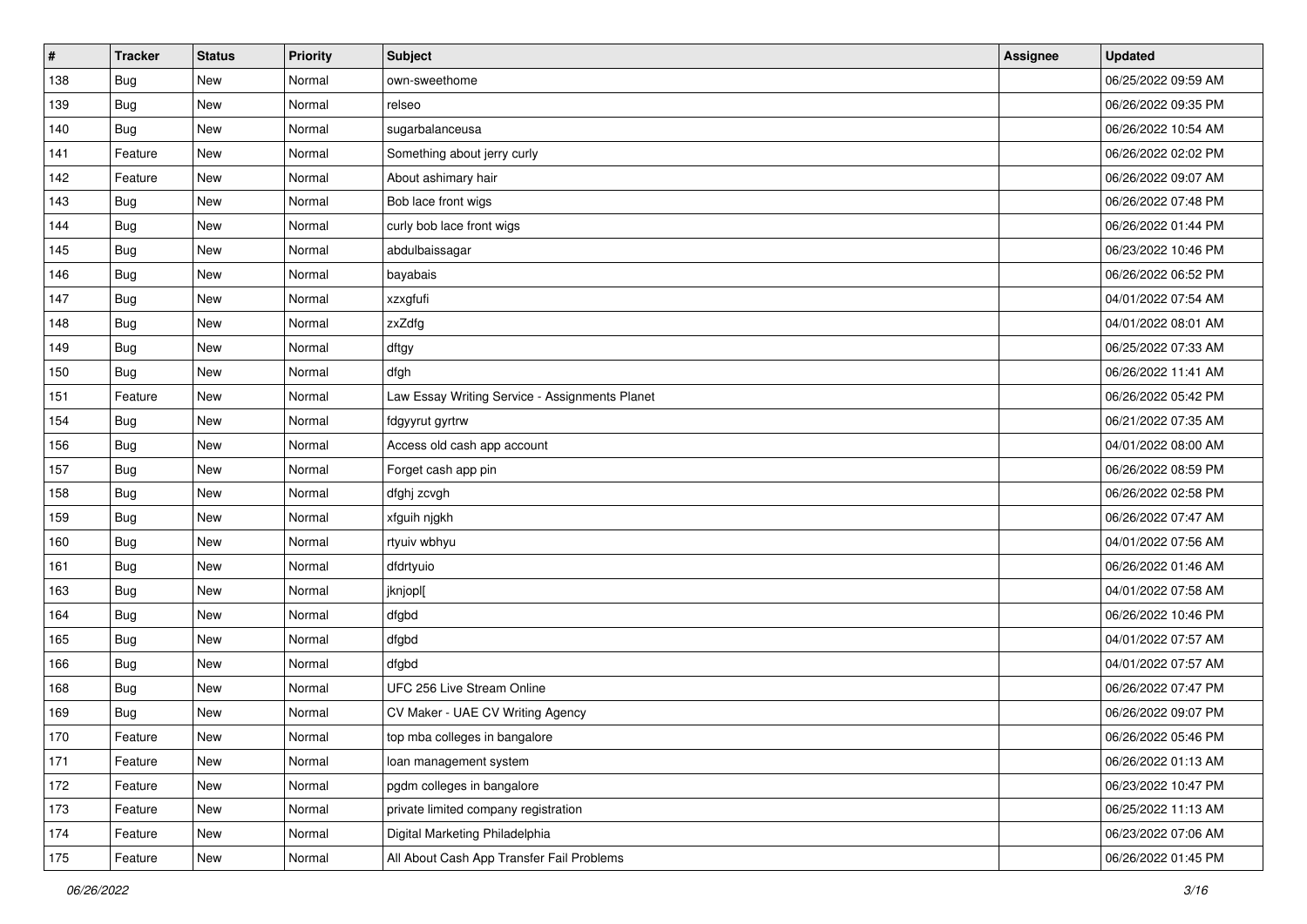| #   | <b>Tracker</b>   | <b>Status</b> | <b>Priority</b> | <b>Subject</b>                                                                                                  | <b>Assignee</b> | <b>Updated</b>      |
|-----|------------------|---------------|-----------------|-----------------------------------------------------------------------------------------------------------------|-----------------|---------------------|
| 176 | <b>Bug</b>       | New           | Normal          | instant loan without documents                                                                                  |                 | 06/18/2022 01:43 PM |
| 177 | Feature          | New           | Normal          | HD lace silky straight human hair wig                                                                           |                 | 04/01/2022 08:41 AM |
| 178 | Bug              | New           | Normal          | transparent lace wigs                                                                                           |                 | 06/25/2022 07:07 PM |
| 179 | <b>Bug</b>       | New           | Normal          | body wave                                                                                                       |                 | 04/01/2022 08:41 AM |
| 180 | Feature          | New           | Normal          | homoeobazaar                                                                                                    |                 | 06/26/2022 01:57 PM |
| 181 | <b>Bug</b>       | New           | Normal          | <b>Healthcare Custom Writing Services</b>                                                                       |                 | 06/26/2022 10:24 PM |
| 182 | Bug              | New           | Normal          | <b>Healthcare Custom Writing Services</b>                                                                       |                 | 06/25/2022 12:31 AM |
| 183 | <b>Bug</b>       | New           | Normal          | Nursing Assignment Help Online                                                                                  |                 | 06/26/2022 10:45 PM |
| 184 | Bug              | New           | Normal          | Affordable Business Writing Services                                                                            |                 | 06/26/2022 09:46 AM |
| 185 | Bug              | New           | Normal          | Non-Plagiarized Research Writing                                                                                |                 | 06/25/2022 09:34 PM |
| 186 | Feature          | New           | Normal          | homoeobazaar                                                                                                    |                 | 04/01/2022 08:40 AM |
| 187 | <b>Bug</b>       | New           | Normal          | High Quality Replic 350 V2 Carbon                                                                               |                 | 04/01/2022 08:40 AM |
| 189 | Bug              | New           | Normal          | <b>College Biology Writing Services</b>                                                                         |                 | 06/26/2022 12:50 PM |
| 190 | <b>Bug</b>       | New           | Normal          | All About Cash App Transfer Fail Problems                                                                       |                 | 06/26/2022 10:07 AM |
| 191 | Bug              | New           | Normal          | <b>B2B Branding</b>                                                                                             |                 | 06/13/2022 12:50 AM |
| 192 | Bug              | New           | Normal          | The code Caffe                                                                                                  |                 | 05/09/2022 10:16 AM |
| 193 | Bug              | New           | Normal          | 18% Discount on Homeopathic medicines                                                                           |                 | 06/26/2022 03:13 PM |
| 194 | Bug              | New           | Normal          | lace closure wigs                                                                                               |                 | 06/26/2022 11:34 AM |
| 195 | <b>Bug</b>       | New           | Normal          | homoeobazaar                                                                                                    |                 | 04/01/2022 08:23 AM |
| 196 | Bug              | New           | Normal          | Homoeobazaar For Homeopathy Medicines                                                                           |                 | 06/25/2022 08:34 PM |
| 197 | <b>Bug</b>       | New           | Normal          | SBL JABORANDI PLUS HAIR OIL - COMPLETE SCALP CARE (100ML)                                                       |                 | 06/26/2022 04:26 AM |
| 198 | Bug              | New           | Normal          | DR. RECKEWEG R42 (HAEMOVENIN) (22ML)                                                                            |                 | 06/26/2022 05:31 AM |
| 199 | Bug              | New           | Normal          | SBL CLEARSTONE DROPS (30ML)                                                                                     |                 | 04/01/2022 08:23 AM |
| 200 | <b>Bug</b>       | New           | Normal          | uiopi[o                                                                                                         |                 | 06/26/2022 07:06 AM |
| 201 | <b>Bug</b>       | New           | Normal          | closure wig                                                                                                     |                 | 06/26/2022 07:50 PM |
| 202 | Bug              | New           | Normal          | blonde wig                                                                                                      |                 | 06/26/2022 12:52 AM |
| 204 | Feature          | New           | Normal          | New Car Tyres                                                                                                   |                 | 04/01/2022 08:40 AM |
| 208 | <sub>i</sub> Bug | New           | Normal          | Why Cash app won't let me send money if scammed?                                                                |                 | 04/01/2022 08:54 AM |
| 209 | Bug              | New           | Normal          | Neglect to access old Cash App account considering message notice issue? Contact help.                          |                 | 06/26/2022 07:30 PM |
| 210 | <b>Bug</b>       | New           | Normal          | Issue with check symbol in Cash App? Dial assist number with calling Cash App customer service phone<br>number. |                 | 06/24/2022 10:52 PM |
| 211 | <b>Bug</b>       | New           | Normal          | Problem in Cash App rebate? Call Cash App customer service number for help.                                     |                 | 06/26/2022 05:19 AM |
| 212 | Feature          | New           | Normal          | How good is the market for gaming mobile apps at the moment?                                                    |                 | 05/17/2022 11:09 AM |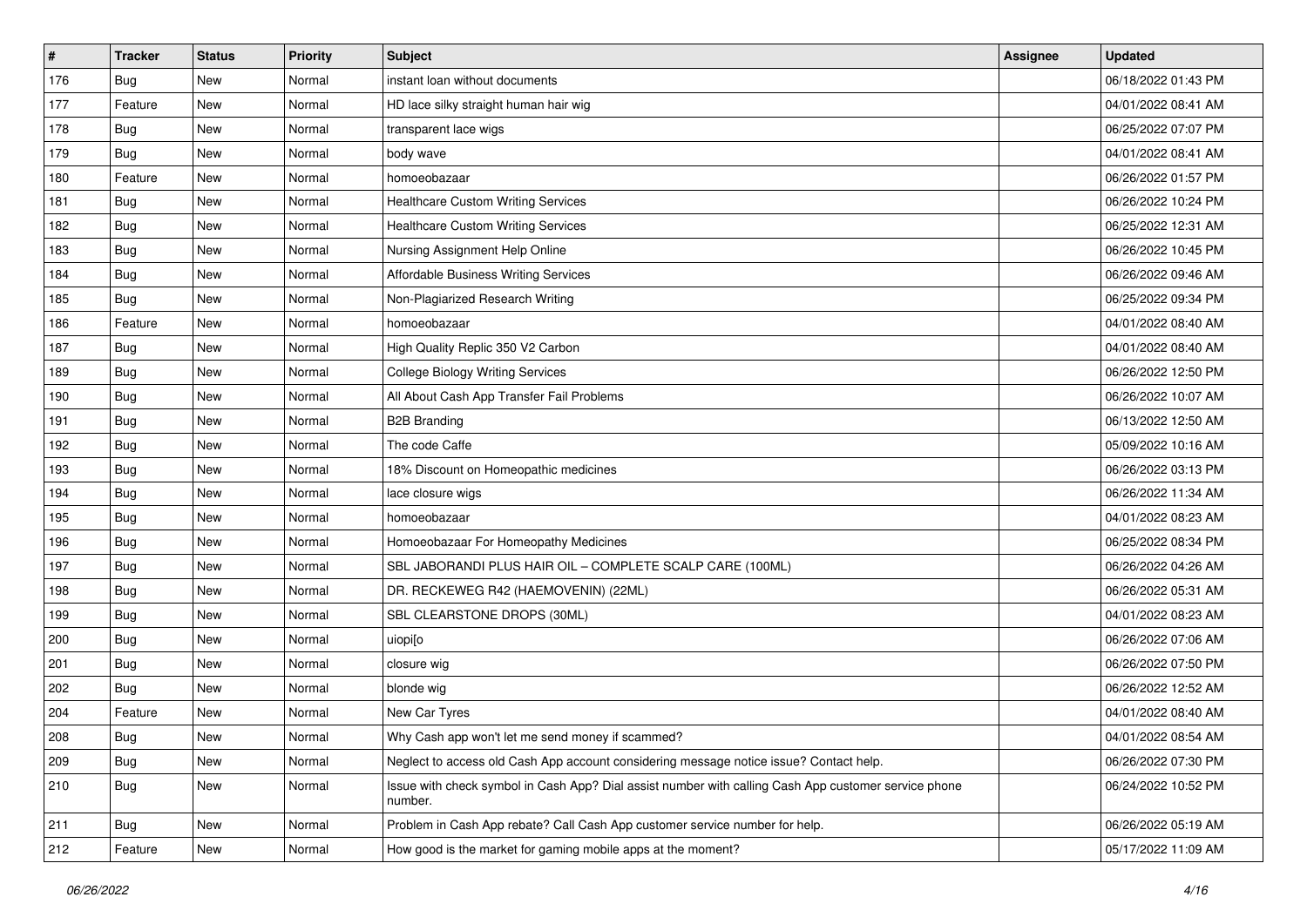| $\pmb{\#}$ | <b>Tracker</b> | <b>Status</b> | <b>Priority</b> | <b>Subject</b>                                                  | <b>Assignee</b> | <b>Updated</b>      |
|------------|----------------|---------------|-----------------|-----------------------------------------------------------------|-----------------|---------------------|
| 213        | Bug            | New           | Normal          | fix HP Notebook Missing Operating System Error Message          |                 | 04/01/2022 08:53 AM |
| 214        | Feature        | <b>New</b>    | Normal          | Five Christmas Apps For Apple Users                             |                 | 06/26/2022 10:10 AM |
| 215        | <b>Bug</b>     | New           | Normal          | How For Top Level Cell Phone For You                            |                 | 06/26/2022 10:03 AM |
| 217        | Bug            | <b>New</b>    | Normal          | How this service matter most?                                   |                 | 06/26/2022 06:31 AM |
| 218        | Bug            | <b>New</b>    | Normal          | Popular Educational trends                                      |                 | 06/26/2022 06:35 PM |
| 219        | <b>Bug</b>     | New           | Normal          | Free Ringtones for Cell Phones.                                 |                 | 06/26/2022 03:23 PM |
| 220        | Feature        | New           | Normal          | essay writing services                                          |                 | 06/26/2022 04:55 PM |
| 221        | Bug            | New           | Normal          | The Best APk                                                    |                 | 04/01/2022 08:49 AM |
| 222        | Bug            | New           | Normal          | Social Profile links                                            |                 | 06/24/2022 02:53 AM |
| 223        | Bug            | <b>New</b>    | Normal          | WhatsApp Plus: Download, Update and Themes                      |                 | 06/03/2022 08:07 PM |
| 225        | <b>Bug</b>     | New           | Normal          | instant personal loan                                           |                 | 06/25/2022 08:11 PM |
| 227        | Bug            | New           | Normal          | Cash App Help & Solutions - Here You Will Get Better Assistance |                 | 06/25/2022 11:21 PM |
| 228        | <b>Bug</b>     | <b>New</b>    | Normal          | Why Does Cash App Transaction Failed? - Here Is the Answer      |                 | 06/26/2022 12:40 PM |
| 229        | Feature        | New           | Normal          | How To Delete Cash App Account? - Check Out the Steps In Detail |                 | 05/01/2022 09:06 PM |
| 230        | Bug            | <b>New</b>    | Normal          | Add Money To Cash App Card - Auto Cash Apps                     |                 | 06/26/2022 11:25 AM |
| 232        | <b>Bug</b>     | New           | Normal          | FM whatsapp messaging app.                                      |                 | 05/02/2022 06:03 AM |
| 233        | Bug            | <b>New</b>    | Normal          | Anauthorsway.com: My User Experience                            |                 | 06/26/2022 04:14 PM |
| 234        | <b>Bug</b>     | <b>New</b>    | Normal          | My Personal Experience With the College Writing Services        |                 | 06/26/2022 03:30 PM |
| 236        | Bug            | New           | Normal          | HP Printer Assistant Software   Download & Install HP Assistant |                 | 04/01/2022 08:16 AM |
| 237        | Feature        | New           | Normal          | HP Printer Assistant Software   Download & Install HP Assistant |                 | 06/26/2022 08:02 PM |
| 239        | Bug            | New           | Normal          | Algunas características más de Choices MOD APK                  |                 | 06/25/2022 10:05 AM |
| 240        | Feature        | <b>New</b>    | Normal          | Juego interesante de Dragon Ball Legends MOD APK                |                 | 06/25/2022 12:21 AM |
| 241        | Feature        | <b>New</b>    | Normal          | How to get a complete solution of Big Ideas Math Answers?       |                 | 04/01/2022 08:15 AM |
| 242        | Feature        | New           | Normal          | Descripción de Torque Pro MOD APK para Android                  |                 | 06/25/2022 04:37 PM |
| 243        | Feature        | New           | Normal          | Reconstruir la pandilla de la mafia en Gangstar Vegas MOD APK   |                 | 06/26/2022 02:20 AM |
| 244        | Bug            | New           | Normal          | Quels sont les avantages des stations de radio en ligne.        |                 | 06/26/2022 03:48 AM |
| 245        | Bug            | New           | Normal          | Write My Essay For Me Cheap                                     |                 | 06/22/2022 05:30 PM |
| 246        | <b>Bug</b>     | New           | Normal          | The Beast App                                                   |                 | 06/26/2022 04:47 PM |
| 247        | <b>Bug</b>     | New           | Normal          | best 4 Channel Amp                                              |                 | 06/26/2022 02:47 PM |
| 248        | Bug            | New           | Normal          | Mobile ringtones and attractiveness ringtones                   |                 | 06/26/2022 10:37 PM |
| 250        | <b>Bug</b>     | New           | Normal          | Reviews of phone ringtones                                      |                 | 06/26/2022 02:11 PM |
| 252        | Bug            | New           | Normal          | Samsung U600 - Is Essential Business And Personal Phone         |                 | 04/04/2022 04:45 AM |
| 253        | <b>Bug</b>     | New           | Normal          | Florence Lawrence                                               |                 | 06/18/2022 01:09 PM |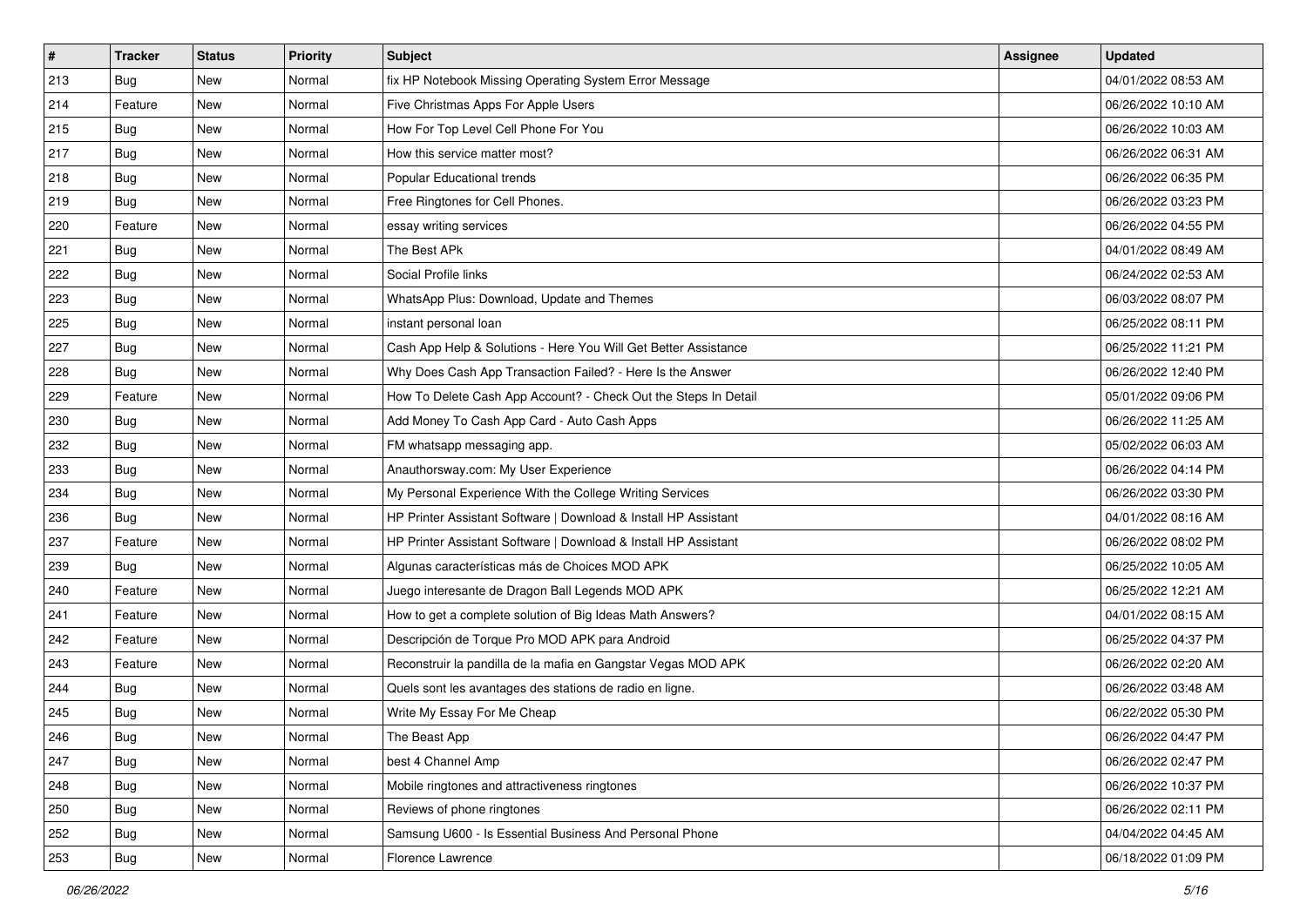| $\pmb{\#}$ | <b>Tracker</b> | <b>Status</b> | <b>Priority</b> | <b>Subject</b>                                                      | <b>Assignee</b> | <b>Updated</b>      |
|------------|----------------|---------------|-----------------|---------------------------------------------------------------------|-----------------|---------------------|
| 254        | Feature        | New           | Normal          | best ayurvedic treatment for psoriasis                              |                 | 04/01/2022 08:13 AM |
| 255        | Feature        | <b>New</b>    | Normal          | best doctor for psoriasis                                           |                 | 06/26/2022 04:49 PM |
| 256        | <b>Bug</b>     | New           | Normal          | <b>Fake Travis Scott Shoes</b>                                      |                 | 04/01/2022 08:12 AM |
| 257        | Bug            | <b>New</b>    | Normal          | Best latte machines                                                 |                 | 06/26/2022 11:07 AM |
| 258        | <b>Bug</b>     | <b>New</b>    | Normal          | Fake Nike Dunk High AMBUSH Deep Royal                               |                 | 06/26/2022 11:25 AM |
| 259        | Bug            | <b>New</b>    | Normal          | call center services                                                |                 | 06/26/2022 01:30 AM |
| 260        | Bug            | <b>New</b>    | Normal          | Web Design Services Near Me                                         |                 | 06/26/2022 11:55 AM |
| 261        | Bug            | New           | Normal          | Ringtone Downloads - Easy Ways Come Up With Your Own Ringtones      |                 | 06/26/2022 08:20 PM |
| 262        | Bug            | <b>New</b>    | Normal          | It this true to dealing Wuth                                        |                 | 06/26/2022 04:31 PM |
| 265        | Bug            | <b>New</b>    | Normal          | 3 Faq's On Downloading To Your Apple Ipod                           |                 | 06/26/2022 01:26 PM |
| 267        | Bug            | New           | Normal          | How To Use Internet Radio Services To Listen To Your Favorite Songs |                 | 06/26/2022 08:53 PM |
| 268        | Bug            | <b>New</b>    | Normal          | Fashioni                                                            |                 | 04/01/2022 08:20 AM |
| 271        | Feature        | <b>New</b>    | Normal          | Fashion                                                             |                 | 06/23/2022 02:36 PM |
| 272        | Feature        | <b>New</b>    | Normal          | Fashion                                                             |                 | 06/19/2022 08:01 AM |
| 276        | Feature        | <b>New</b>    | Normal          | Nike Dunks Replica                                                  |                 | 04/01/2022 08:19 AM |
| 277        | Feature        | New           | Normal          | Nike Dunks Replica                                                  |                 | 04/01/2022 08:19 AM |
| 278        | Bug            | <b>New</b>    | Normal          | Cash App Help & Solutions - Here You Will Get Better Assistance     |                 | 06/26/2022 02:05 PM |
| 280        | Bug            | <b>New</b>    | Normal          | Pacific Web Design                                                  |                 | 06/26/2022 08:18 PM |
| 282        | Bug            | New           | Normal          | Activate Cash App Card: Learn Simple Steps & Fix Errors             |                 | 06/26/2022 06:31 PM |
| 283        | <b>Bug</b>     | <b>New</b>    | Normal          | Cash App To PayPal Transfer Money - Check Out The Steps Here        |                 | 04/01/2022 08:17 AM |
| 284        | Bug            | New           | Normal          | All About Cash App Transfer Fail Problems                           |                 | 06/26/2022 03:15 PM |
| 285        | Bug            | <b>New</b>    | Normal          | Have you ever written an essay?                                     |                 | 06/26/2022 05:15 PM |
| 286        | Bug            | New           | Normal          | All About Cash App Transfer Fail Problems                           |                 | 04/01/2022 07:49 AM |
| 287        | Bug            | New           | Normal          | Make shopping easier                                                |                 | 04/01/2022 08:41 AM |
| 288        | Bug            | <b>New</b>    | Normal          | Make shopping easier                                                |                 | 04/01/2022 07:56 AM |
| 289        | Bug            | <b>New</b>    | Normal          | Recover Yahoo Mail Forgotten Password - Explore Kanata Chinese      |                 | 06/26/2022 12:59 PM |
| 292        | Bug            | New           | Normal          | Venmo to Cash App Transfer Of Money- Explore Here                   |                 | 06/26/2022 07:41 PM |
| 295        | I Bug          | New           | Normal          | Headliner Repair Services in Jonesboro GA                           |                 | 04/01/2022 07:21 AM |
| 296        | <b>Bug</b>     | New           | Normal          | Window Tinting Services in Jonesboro GA                             |                 | 04/01/2022 07:21 AM |
| 297        | <b>Bug</b>     | New           | Normal          | Auto Lighting Installation Services in Norcross GA                  |                 | 04/01/2022 07:21 AM |
| 298        | <b>Bug</b>     | New           | Normal          | Car Stereo Installation Services in Norcross GA                     |                 | 04/01/2022 07:20 AM |
| 299        | Bug            | New           | Normal          | Brake Caliper Painting Services in Norcross GA                      |                 | 04/01/2022 07:20 AM |
| 300        | <b>Bug</b>     | New           | Normal          | Wheels Powder Coating Services in Norcross GA                       |                 | 04/15/2022 01:45 PM |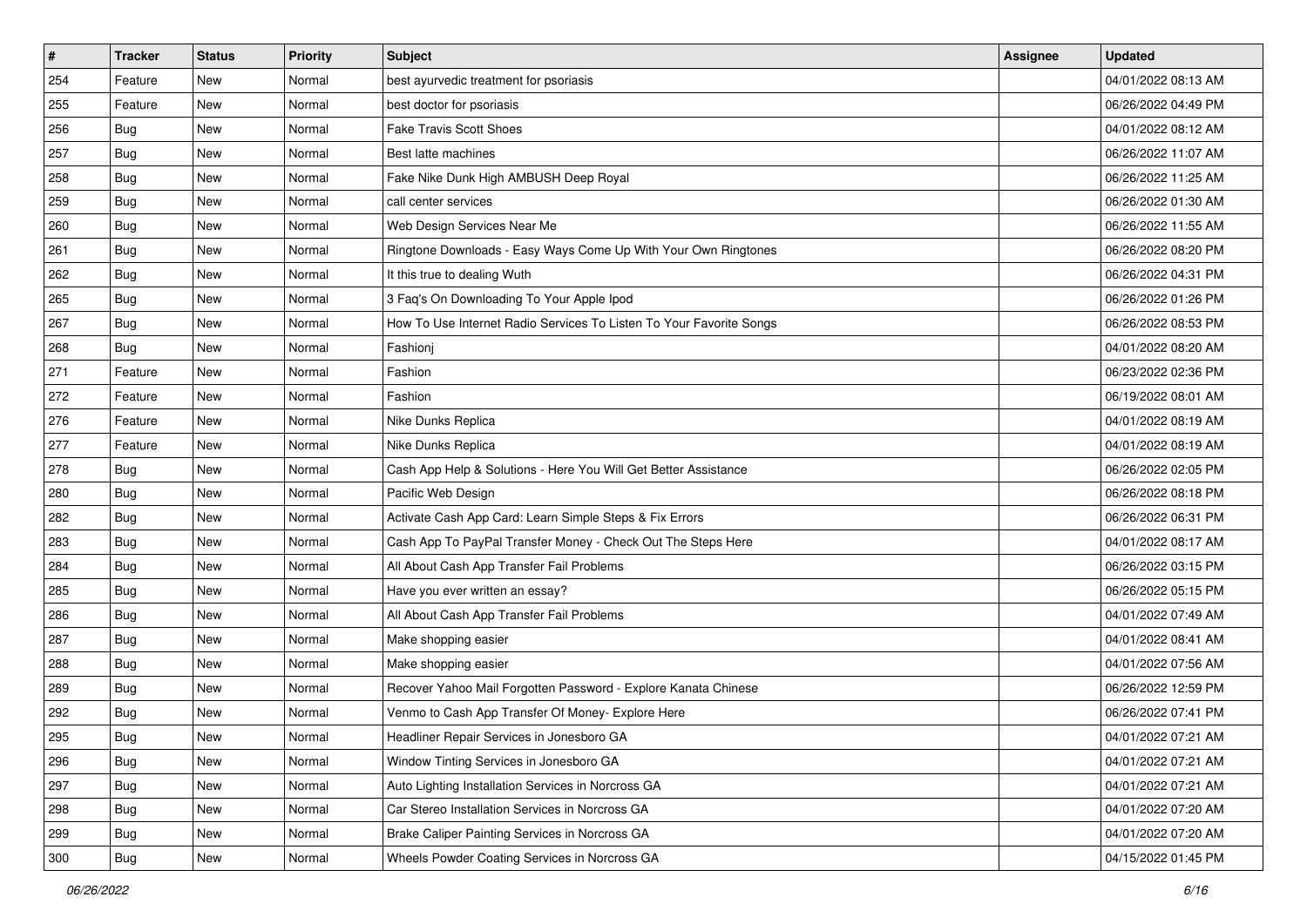| $\pmb{\#}$ | <b>Tracker</b> | <b>Status</b> | <b>Priority</b> | Subject                                               | <b>Assignee</b> | <b>Updated</b>      |
|------------|----------------|---------------|-----------------|-------------------------------------------------------|-----------------|---------------------|
| 301        | Bug            | New           | Normal          | Vehicle Electronics Services in Norcross GA           |                 | 04/01/2022 07:18 AM |
| 302        | Bug            | New           | Normal          | Auto Electrical Repair Services in Norcross GA        |                 | 06/26/2022 07:49 PM |
| 303        | <b>Bug</b>     | New           | Normal          | Car Wrapping Services in Norcross GA                  |                 | 04/01/2022 07:22 AM |
| 304        | Bug            | New           | Normal          | Keyless Entry Services in Norcross GA                 |                 | 04/01/2022 07:19 AM |
| 305        | Bug            | <b>New</b>    | Normal          | Headliner Repair Services in Norcross GA              |                 | 04/01/2022 07:19 AM |
| 306        | Bug            | New           | Normal          | Window Tinting Services in Norcross GA                |                 | 04/01/2022 07:19 AM |
| 307        | Bug            | New           | Normal          | Carpet Cleaning Services in Virginia Beach VA         |                 | 04/01/2022 07:19 AM |
| 308        | Bug            | New           | Normal          | Carpet Repairing Services in Virginia Beach VA        |                 | 04/01/2022 07:19 AM |
| 309        | Bug            | New           | Normal          | Stain Removal Services in Virginia Beach VA           |                 | 04/01/2022 07:19 AM |
| 310        | Bug            | New           | Normal          | Mattress Cleaning Services in Virginia Beach VA       |                 | 06/26/2022 04:33 AM |
| 311        | Bug            | New           | Normal          | Odor Removal Services in Virginia Beach VA            |                 | 04/01/2022 07:19 AM |
| 312        | Bug            | New           | Normal          | Stain Protection Services in Virginia Beach VA        |                 | 06/26/2022 02:46 PM |
| 313        | Bug            | New           | Normal          | Water Extraction Services in Virginia Beach VA        |                 | 06/23/2022 02:14 AM |
| 314        | Bug            | New           | Normal          | Water Extraction Services in Virginia Beach VA        |                 | 04/01/2022 07:25 AM |
| 315        | Bug            | New           | Normal          | Dissertation help UK                                  |                 | 06/26/2022 08:13 PM |
| 316        | Bug            | New           | Normal          | Finden Sie den besten Klingelton für Ihr Telefon      |                 | 06/24/2022 10:28 PM |
| 317        | Bug            | New           | Normal          | Eco/Green Cleaning Services in Virginia Beach VA      |                 | 06/25/2022 06:50 AM |
| 318        | Bug            | New           | Normal          | Mold Removal Services in Virginia Beach VA            |                 | 04/01/2022 07:27 AM |
| 319        | Bug            | New           | Normal          | Steam Cleaning Services in Virginia Beach VA          |                 | 04/01/2022 07:27 AM |
| 320        | Bug            | New           | Normal          | Emergency Cleaning Services in Virginia Beach VA      |                 | 04/01/2022 07:27 AM |
| 321        | Bug            | New           | Normal          | Tile & Grout Cleaning Services in Virginia Beach VA   |                 | 06/21/2022 03:04 AM |
| 322        | Bug            | New           | Normal          | Rug Cleaning Services in Virginia Beach VA            |                 | 04/01/2022 07:26 AM |
| 323        | Bug            | New           | Normal          | Car Upholstery Cleaning Services in Virginia Beach VA |                 | 04/01/2022 07:26 AM |
| 324        | <b>Bug</b>     | New           | Normal          | Upholstery Cleaning Services in Virginia Beach VA     |                 | 04/01/2022 07:26 AM |
| 325        | Bug            | New           | Normal          | Carpet Cleaning Services in Norfolk VA                |                 | 04/01/2022 07:26 AM |
| 326        | Bug            | New           | Normal          | Carpet Repairing Services in Norfolk VA               |                 | 04/01/2022 07:26 AM |
| 327        | <b>Bug</b>     | New           | Normal          | Stain Removal Services in Norfolk VA                  |                 | 04/01/2022 07:26 AM |
| 328        | <b>Bug</b>     | New           | Normal          | Mattress Cleaning Services in Norfolk VA              |                 | 04/01/2022 07:26 AM |
| 329        | <b>Bug</b>     | New           | Normal          | Odor Removal Services in Norfolk VA                   |                 | 04/01/2022 07:22 AM |
| 330        | Bug            | New           | Normal          | Stain Protection Services in Norfolk VA               |                 | 04/01/2022 07:26 AM |
| 331        | <b>Bug</b>     | New           | Normal          | Water Extraction Services in Norfolk VA               |                 | 06/26/2022 10:12 PM |
| 332        | Bug            | New           | Normal          | Eco/Green Cleaning Services in Norfolk VA             |                 | 04/01/2022 07:25 AM |
| 333        | <b>Bug</b>     | New           | Normal          | Mold Removal Services in Norfolk VA                   |                 | 06/26/2022 05:28 PM |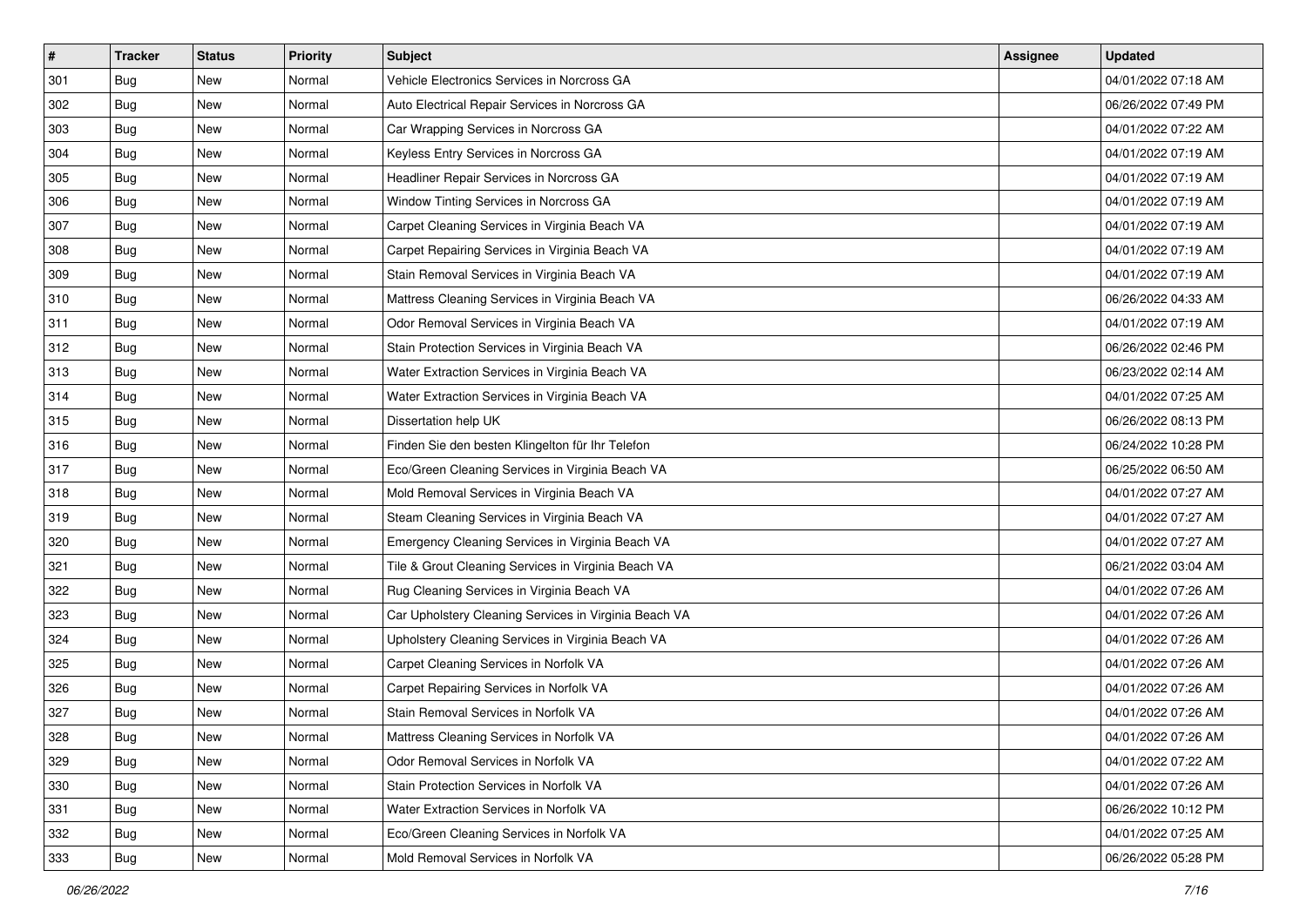| $\sharp$ | <b>Tracker</b> | <b>Status</b> | <b>Priority</b> | <b>Subject</b>                                    | <b>Assignee</b> | <b>Updated</b>      |
|----------|----------------|---------------|-----------------|---------------------------------------------------|-----------------|---------------------|
| 334      | Bug            | New           | Normal          | Steam Cleaning Services in Norfolk VA             |                 | 04/01/2022 07:25 AM |
| 335      | Bug            | New           | Normal          | Emergency Cleaning Services in Norfolk VA         |                 | 04/01/2022 07:24 AM |
| 336      | <b>Bug</b>     | New           | Normal          | Tile & Grout Cleaning Services in Norfolk VA      |                 | 06/26/2022 08:33 AM |
| 337      | <b>Bug</b>     | <b>New</b>    | Normal          | Rug Cleaning Services in Norfolk VA               |                 | 04/01/2022 07:23 AM |
| 338      | <b>Bug</b>     | <b>New</b>    | Normal          | Car Upholstery Cleaning Services in Norfolk VA    |                 | 04/01/2022 07:23 AM |
| 339      | <b>Bug</b>     | New           | Normal          | Upholstery Cleaning Services in Norfolk VA        |                 | 06/17/2022 04:36 AM |
| 340      | <b>Bug</b>     | New           | Normal          | Carpet Cleaning Services in Chesapeake VA         |                 | 04/01/2022 07:23 AM |
| 341      | Bug            | New           | Normal          | Carpet Repairing Services in Chesapeake VA        |                 | 04/01/2022 07:23 AM |
| 342      | <b>Bug</b>     | New           | Normal          | Stain Removal Services in Chesapeake VA           |                 | 04/01/2022 07:22 AM |
| 343      | <b>Bug</b>     | <b>New</b>    | Normal          | Mattress Cleaning Services in Chesapeake VA       |                 | 04/01/2022 07:16 AM |
| 344      | Bug            | New           | Normal          | Odor Removal Services in Chesapeake VA            |                 | 06/25/2022 12:42 AM |
| 345      | Bug            | New           | Normal          | Stain Protection Services in Chesapeake VA        |                 | 06/26/2022 04:36 PM |
| 346      | <b>Bug</b>     | New           | Normal          | Water Extraction Services in Chesapeake VA        |                 | 04/01/2022 07:15 AM |
| 347      | Bug            | New           | Normal          | Eco/Green Cleaning Services in Chesapeake VA      |                 | 06/26/2022 06:01 PM |
| 348      | <b>Bug</b>     | New           | Normal          | Mold Removal Services in Chesapeake VA            |                 | 04/01/2022 07:14 AM |
| 349      | <b>Bug</b>     | New           | Normal          | Steam Cleaning Services in Chesapeake VA          |                 | 04/01/2022 07:14 AM |
| 350      | <b>Bug</b>     | <b>New</b>    | Normal          | Emergency Cleaning Services in Chesapeake VA      |                 | 04/01/2022 07:14 AM |
| 351      | Bug            | New           | Normal          | Emergency Cleaning Services in Chesapeake VA      |                 | 04/01/2022 07:14 AM |
| 352      | Bug            | New           | Normal          | Tile & Grout Cleaning Services in Chesapeake VA   |                 | 06/26/2022 01:05 AM |
| 353      | <b>Bug</b>     | New           | Normal          | Rug Cleaning Services in Chesapeake VA            |                 | 04/01/2022 07:14 AM |
| 354      | Bug            | New           | Normal          | Car Upholstery Cleaning Services in Chesapeake VA |                 | 04/01/2022 07:14 AM |
| 355      | Bug            | <b>New</b>    | Normal          | Upholstery Cleaning Services in Chesapeake VA     |                 | 04/01/2022 07:14 AM |
| 356      | <b>Bug</b>     | <b>New</b>    | Normal          | Moving Services in Baltimore MD                   |                 | 04/01/2022 07:13 AM |
| 357      | <b>Bug</b>     | New           | Normal          | Furniture Assembly Services in Baltimore MD       |                 | 04/01/2022 07:12 AM |
| 358      | <b>Bug</b>     | New           | Normal          | Office Moving Services in Baltimore MD            |                 | 04/01/2022 07:13 AM |
| 359      | <b>Bug</b>     | New           | Normal          | Local Moving Services in Baltimore MD             |                 | 04/01/2022 07:15 AM |
| 360      | Bug            | <b>New</b>    | Normal          | Auto Transport Services in Baltimore MD           |                 | 04/01/2022 07:13 AM |
| 361      | <b>Bug</b>     | New           | Normal          | Junk Removal Services in Baltimore MD             |                 | 04/01/2022 07:13 AM |
| 362      | Bug            | New           | Normal          | Moving Services in Washington DC                  |                 | 04/01/2022 07:13 AM |
| 363      | Bug            | New           | Normal          | Furniture Assembly Services in Washington DC      |                 | 04/01/2022 07:13 AM |
| 364      | Bug            | New           | Normal          | Office Moving Services in Washington DC           |                 | 04/01/2022 07:13 AM |
| 365      | Bug            | New           | Normal          | Local Moving Services in Washington DC            |                 | 04/01/2022 07:12 AM |
| 366      | <b>Bug</b>     | New           | Normal          | Auto Transport Services in Washington DC          |                 | 04/01/2022 07:12 AM |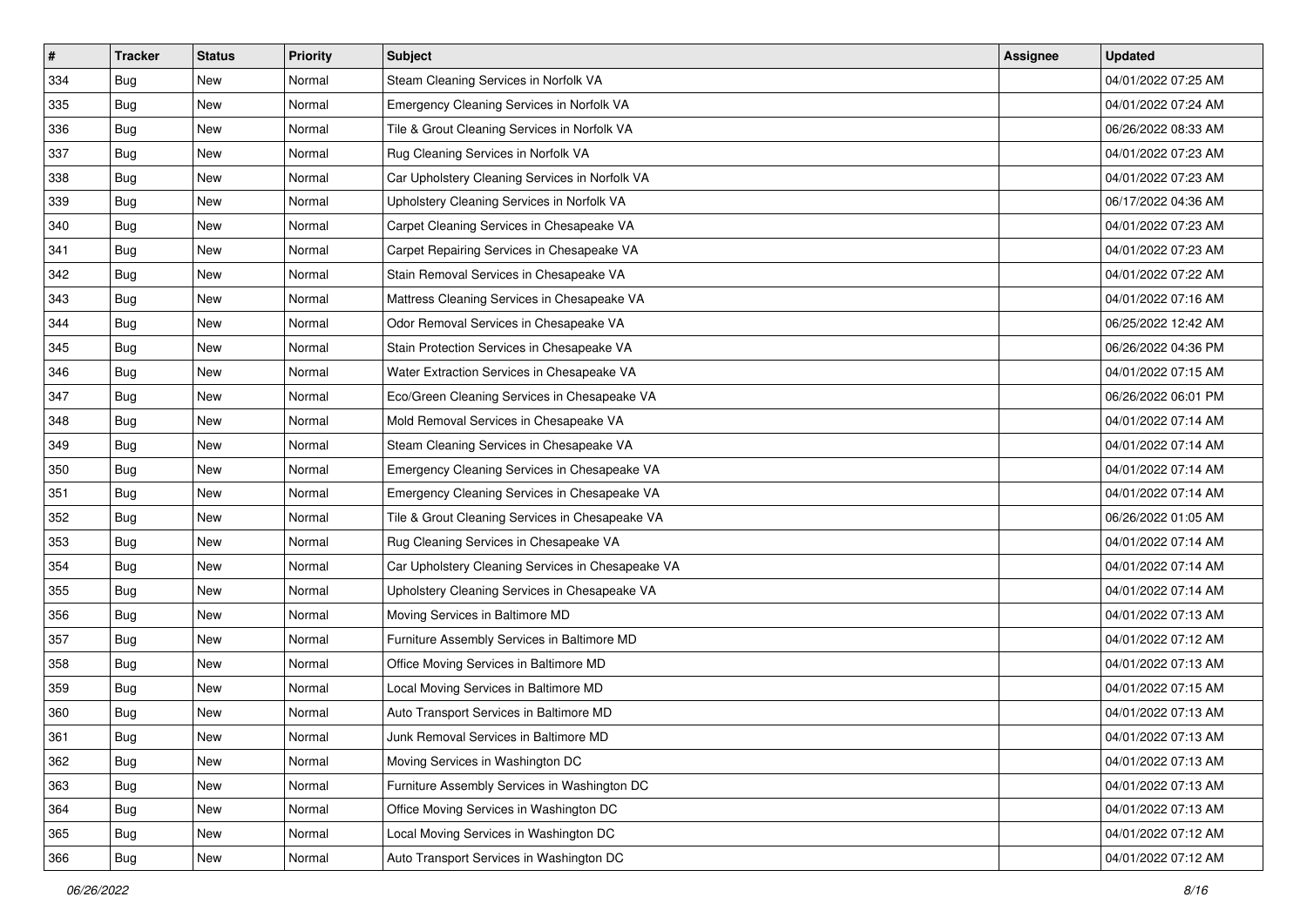| $\pmb{\#}$ | <b>Tracker</b> | <b>Status</b> | <b>Priority</b> | Subject                                            | <b>Assignee</b> | <b>Updated</b>      |
|------------|----------------|---------------|-----------------|----------------------------------------------------|-----------------|---------------------|
| 367        | Bug            | New           | Normal          | Junk Removal Services in Washington DC             |                 | 04/01/2022 07:12 AM |
| 368        | <b>Bug</b>     | New           | Normal          | Moving Services in Arlington County VA             |                 | 04/01/2022 07:12 AM |
| 369        | <b>Bug</b>     | New           | Normal          | Furniture Assembly Services in Arlington County VA |                 | 04/01/2022 07:12 AM |
| 370        | Bug            | New           | Normal          | Office Moving Services in Arlington County VA      |                 | 04/01/2022 07:16 AM |
| 371        | <b>Bug</b>     | <b>New</b>    | Normal          | Local Moving Services in Arlington County VA       |                 | 04/01/2022 07:13 AM |
| 372        | Bug            | New           | Normal          | Auto Transport Services in Arlington County VA     |                 | 06/26/2022 10:03 AM |
| 373        | Bug            | New           | Normal          | Junk Removal Services in Arlington County VA       |                 | 04/01/2022 07:18 AM |
| 374        | Bug            | New           | Normal          | Moving Services in Fairfax VA                      |                 | 04/01/2022 07:18 AM |
| 375        | Bug            | New           | Normal          | Furniture Assembly Services in Fairfax VA          |                 | 04/01/2022 07:18 AM |
| 376        | Bug            | New           | Normal          | Office Moving Services in Fairfax VA               |                 | 04/01/2022 07:17 AM |
| 377        | Bug            | New           | Normal          | Local Moving Services in Fairfax VA                |                 | 04/01/2022 07:17 AM |
| 378        | Bug            | New           | Normal          | Auto Transport Services in Fairfax VA              |                 | 04/01/2022 07:17 AM |
| 379        | Bug            | New           | Normal          | Junk Removal Services in Fairfax VA                |                 | 04/01/2022 07:17 AM |
| 380        | Bug            | New           | Normal          | Moving Services in McLean VA                       |                 | 06/26/2022 09:11 PM |
| 381        | <b>Bug</b>     | New           | Normal          | Furniture Assembly Services in McLean VA           |                 | 04/01/2022 07:17 AM |
| 382        | Bug            | New           | Normal          | Office Moving Services in McLean VA                |                 | 04/01/2022 07:17 AM |
| 383        | Bug            | New           | Normal          | Local Moving Services in McLean VA                 |                 | 04/01/2022 07:17 AM |
| 384        | <b>Bug</b>     | New           | Normal          | Auto Transport Services in McLean VA               |                 | 04/01/2022 07:17 AM |
| 385        | Bug            | New           | Normal          | Junk Removal Services in McLean VA                 |                 | 04/01/2022 07:15 AM |
| 386        | Bug            | New           | Normal          | Moving Services in Sterling VA                     |                 | 04/01/2022 07:16 AM |
| 387        | Bug            | New           | Normal          | Furniture Assembly Services in Sterling VA         |                 | 04/01/2022 07:18 AM |
| 388        | Bug            | New           | Normal          | Office Moving Services in Sterling VA              |                 | 04/01/2022 07:16 AM |
| 389        | Bug            | New           | Normal          | Local Moving Services in Sterling VA               |                 | 04/01/2022 07:16 AM |
| 390        | <b>Bug</b>     | New           | Normal          | Auto Transport Services in Sterling VA             |                 | 04/01/2022 07:16 AM |
| 391        | Bug            | New           | Normal          | Junk Removal Services in Sterling VA               |                 | 04/01/2022 07:16 AM |
| 392        | Bug            | New           | Normal          | Moving Services in Annapolis MD                    |                 | 04/01/2022 07:16 AM |
| 393        | <b>Bug</b>     | New           | Normal          | Furniture Assembly Services in Annapolis MD        |                 | 04/01/2022 07:16 AM |
| 394        | Bug            | New           | Normal          | Office Moving Services in Annapolis MD             |                 | 04/01/2022 07:15 AM |
| 395        | <b>Bug</b>     | New           | Normal          | Local Moving Services in Annapolis MD              |                 | 04/01/2022 07:15 AM |
| 396        | Bug            | New           | Normal          | Auto Transport Services in Annapolis MD            |                 | 04/01/2022 07:15 AM |
| 397        | <b>Bug</b>     | New           | Normal          | Junk Removal Services in Annapolis MD              |                 | 04/01/2022 07:15 AM |
| 398        | Bug            | New           | Normal          | Moving Services in Potomac MD                      |                 | 04/01/2022 07:32 AM |
| 399        | <b>Bug</b>     | New           | Normal          | Furniture Assembly Services in Potomac MD          |                 | 04/01/2022 07:15 AM |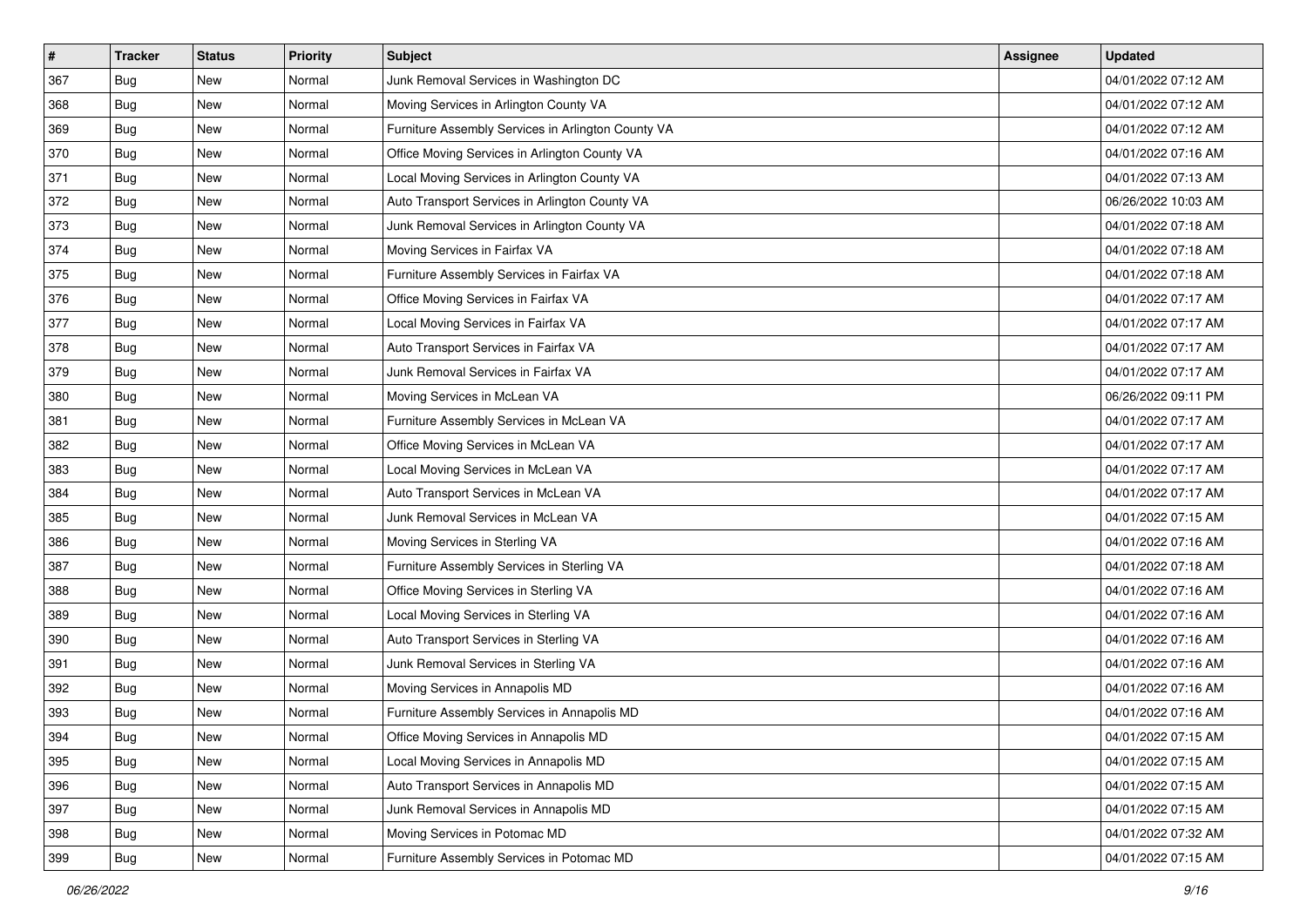| $\sharp$ | <b>Tracker</b> | <b>Status</b> | Priority | <b>Subject</b>                                 | <b>Assignee</b> | <b>Updated</b>      |
|----------|----------------|---------------|----------|------------------------------------------------|-----------------|---------------------|
| 400      | <b>Bug</b>     | New           | Normal   | Office Moving Services in Potomac MD           |                 | 06/26/2022 09:28 AM |
| 401      | <b>Bug</b>     | New           | Normal   | Local Moving Services in Potomac MD            |                 | 04/01/2022 07:48 AM |
| 402      | Bug            | New           | Normal   | Auto Transport Services in Potomac MD          |                 | 04/01/2022 07:47 AM |
| 403      | <b>Bug</b>     | New           | Normal   | Junk Removal Services in Potomac MD            |                 | 04/01/2022 07:47 AM |
| 404      | Bug            | <b>New</b>    | Normal   | Moving Services in Gaithersburg MD             |                 | 04/01/2022 07:47 AM |
| 405      | <b>Bug</b>     | New           | Normal   | Furniture Assembly Services in Gaithersburg MD |                 | 04/01/2022 07:47 AM |
| 406      | <b>Bug</b>     | New           | Normal   | Office Moving Services in Gaithersburg MD      |                 | 04/01/2022 07:47 AM |
| 407      | Bug            | New           | Normal   | Upholstery Cleaning Boston MA                  |                 | 04/01/2022 07:47 AM |
| 408      | <b>Bug</b>     | New           | Normal   | Carpet Cleaning Boston MA                      |                 | 04/01/2022 07:47 AM |
| 409      | <b>Bug</b>     | <b>New</b>    | Normal   | Floor Stripping Boston MA                      |                 | 04/01/2022 07:47 AM |
| 410      | <b>Bug</b>     | New           | Normal   | Floor Waxing Boston MA                         |                 | 04/01/2022 07:47 AM |
| 411      | <b>Bug</b>     | New           | Normal   | Floor Cleaning Boston MA                       |                 | 04/01/2022 07:47 AM |
| 412      | <b>Bug</b>     | New           | Normal   | Germs Removal Boston MA                        |                 | 04/01/2022 07:47 AM |
| 413      | Bug            | <b>New</b>    | Normal   | Commercial Floor Cleaning Boston MA            |                 | 04/01/2022 07:45 AM |
| 414      | <b>Bug</b>     | New           | Normal   | Residential Floor Cleaning Boston MA           |                 | 04/01/2022 07:46 AM |
| 415      | Bug            | New           | Normal   | Upholstery Cleaning Somerville MA              |                 | 04/01/2022 07:48 AM |
| 416      | Bug            | New           | Normal   | Carpet Cleaning Somerville MA                  |                 | 04/01/2022 07:46 AM |
| 417      | <b>Bug</b>     | New           | Normal   | Floor Stripping Somerville MA                  |                 | 04/01/2022 07:46 AM |
| 418      | <b>Bug</b>     | New           | Normal   | Floor Waxing Somerville MA                     |                 | 04/01/2022 07:46 AM |
| 419      | <b>Bug</b>     | New           | Normal   | Floor Cleaning Somerville MA                   |                 | 04/01/2022 07:46 AM |
| 420      | Bug            | New           | Normal   | Germs Removal Somerville MA                    |                 | 04/01/2022 07:46 AM |
| 421      | <b>Bug</b>     | New           | Normal   | Commercial Floor Cleaning Somerville MA        |                 | 04/01/2022 07:46 AM |
| 422      | <b>Bug</b>     | <b>New</b>    | Normal   | Residential Floor Cleaning Somerville MA       |                 | 04/01/2022 07:46 AM |
| 423      | Bug            | New           | Normal   | Upholstery Cleaning Brookline MA               |                 | 04/01/2022 07:46 AM |
| 424      | <b>Bug</b>     | New           | Normal   | Carpet Cleaning Brookline MA                   |                 | 04/01/2022 07:45 AM |
| 425      | Bug            | New           | Normal   | Floor Stripping Brookline MA                   |                 | 04/01/2022 07:45 AM |
| 426      | <b>Bug</b>     | New           | Normal   | Floor Waxing Brookline MA                      |                 | 04/01/2022 07:49 AM |
| 427      | <b>Bug</b>     | New           | Normal   | Floor Cleaning Brookline MA                    |                 | 04/01/2022 07:46 AM |
| 428      | Bug            | New           | Normal   | Germs Removal Brookline MA                     |                 | 04/01/2022 07:47 AM |
| 429      | Bug            | New           | Normal   | Germs Removal Brookline MA                     |                 | 04/01/2022 07:51 AM |
| 430      | Bug            | New           | Normal   | Commercial Floor Cleaning Brookline MA         |                 | 04/01/2022 07:50 AM |
| 431      | Bug            | New           | Normal   | Residential Floor Cleaning Brookline MA        |                 | 04/01/2022 07:50 AM |
| 432      | <b>Bug</b>     | New           | Normal   | Upholstery Cleaning Newton MA                  |                 | 04/01/2022 07:50 AM |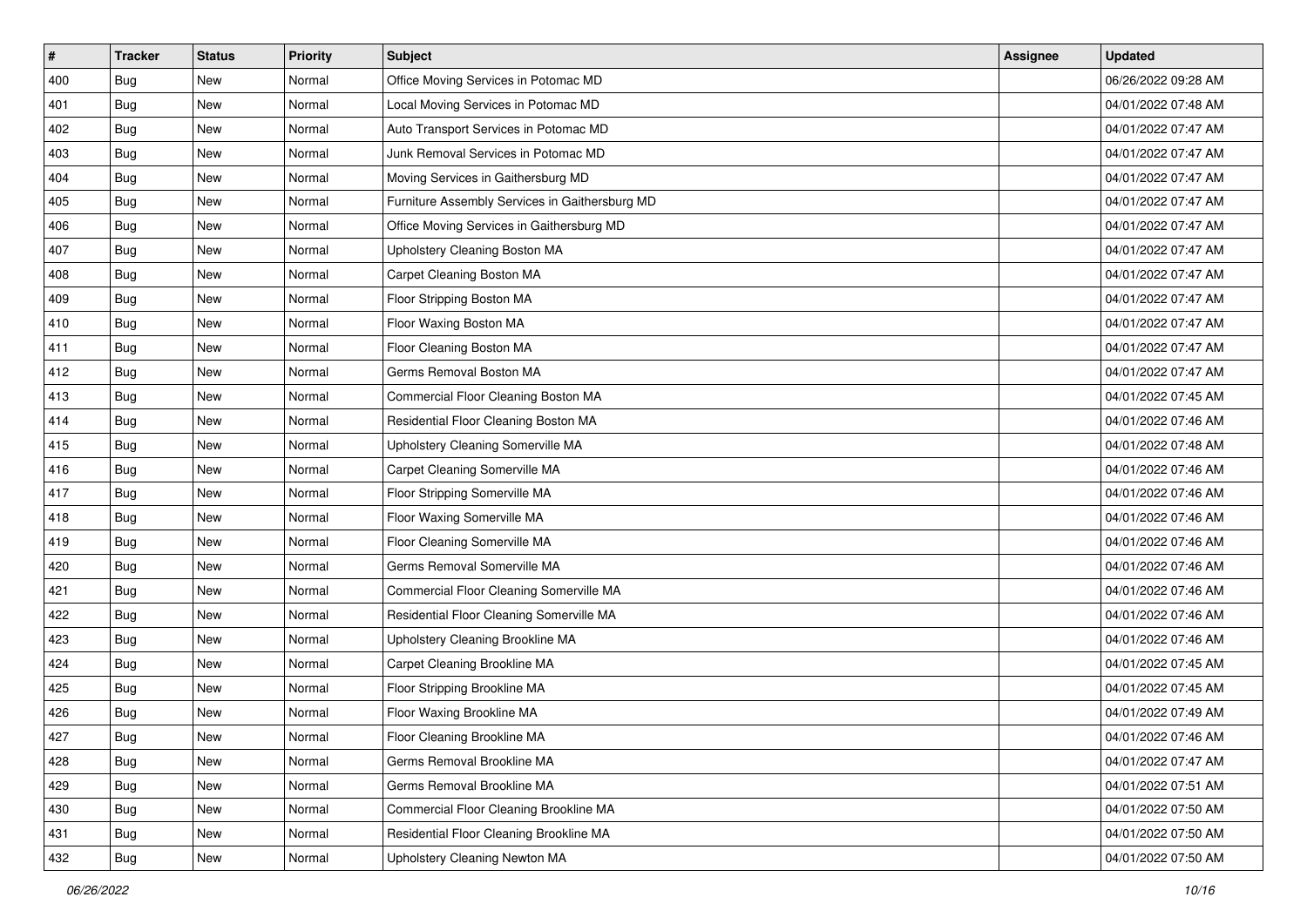| $\sharp$ | <b>Tracker</b> | <b>Status</b> | <b>Priority</b> | <b>Subject</b>                          | <b>Assignee</b> | <b>Updated</b>      |
|----------|----------------|---------------|-----------------|-----------------------------------------|-----------------|---------------------|
| 433      | <b>Bug</b>     | New           | Normal          | Carpet Cleaning Newton MA               |                 | 04/01/2022 07:50 AM |
| 434      | Bug            | <b>New</b>    | Normal          | Floor Stripping Newton MA               |                 | 04/01/2022 07:50 AM |
| 435      | Bug            | New           | Normal          | Floor Waxing Newton MA                  |                 | 04/01/2022 07:50 AM |
| 436      | <b>Bug</b>     | <b>New</b>    | Normal          | Floor Cleaning Newton MA                |                 | 04/01/2022 07:50 AM |
| 437      | <b>Bug</b>     | <b>New</b>    | Normal          | Germs Removal Newton MA                 |                 | 04/01/2022 07:50 AM |
| 438      | <b>Bug</b>     | New           | Normal          | Commercial Floor Cleaning Newton MA     |                 | 04/01/2022 07:50 AM |
| 439      | <b>Bug</b>     | <b>New</b>    | Normal          | Residential Floor Cleaning Newton MA    |                 | 04/01/2022 07:49 AM |
| 440      | Bug            | New           | Normal          | Upholstery Cleaning Watertown MA        |                 | 04/01/2022 07:49 AM |
| 441      | <b>Bug</b>     | New           | Normal          | Carpet Cleaning Watertown MA            |                 | 06/02/2022 06:00 PM |
| 442      | <b>Bug</b>     | <b>New</b>    | Normal          | Floor Stripping Watertown MA            |                 | 04/01/2022 07:49 AM |
| 443      | Bug            | New           | Normal          | Floor Waxing Watertown MA               |                 | 04/01/2022 07:51 AM |
| 444      | <b>Bug</b>     | New           | Normal          | Floor Cleaning Watertown MA             |                 | 04/01/2022 07:49 AM |
| 445      | <b>Bug</b>     | <b>New</b>    | Normal          | Germs Removal Watertown MA              |                 | 04/01/2022 07:49 AM |
| 446      | Bug            | New           | Normal          | Commercial Floor Cleaning Watertown MA  |                 | 04/01/2022 07:49 AM |
| 447      | <b>Bug</b>     | <b>New</b>    | Normal          | Residential Floor Cleaning Watertown MA |                 | 04/01/2022 07:49 AM |
| 448      | Bug            | New           | Normal          | Upholstery Cleaning Quincy MA           |                 | 04/01/2022 07:48 AM |
| 449      | <b>Bug</b>     | <b>New</b>    | Normal          | Carpet Cleaning Quincy MA               |                 | 04/01/2022 07:48 AM |
| 450      | Bug            | <b>New</b>    | Normal          | Floor Stripping Quincy MA               |                 | 06/25/2022 08:06 PM |
| 451      | <b>Bug</b>     | New           | Normal          | Floor Waxing Quincy MA                  |                 | 04/01/2022 07:48 AM |
| 452      | <b>Bug</b>     | <b>New</b>    | Normal          | Floor Cleaning Quincy MA                |                 | 04/01/2022 07:48 AM |
| 453      | Bug            | New           | Normal          | Germs Removal Quincy MA                 |                 | 04/01/2022 07:48 AM |
| 454      | <b>Bug</b>     | <b>New</b>    | Normal          | Commercial Floor Cleaning Quincy MA     |                 | 06/02/2022 05:59 PM |
| 455      | <b>Bug</b>     | <b>New</b>    | Normal          | Residential Floor Cleaning Quincy MA    |                 | 04/01/2022 07:38 AM |
| 456      | <b>Bug</b>     | New           | Normal          | Upholstery Cleaning Medford MA          |                 | 04/01/2022 07:28 AM |
| 457      | <b>Bug</b>     | New           | Normal          | Carpet Cleaning Medford MA              |                 | 06/25/2022 07:36 PM |
| 458      | <b>Bug</b>     | <b>New</b>    | Normal          | Floor Stripping Medford MA              |                 | 04/01/2022 07:32 AM |
| 459      | <b>Bug</b>     | New           | Normal          | Floor Waxing Medford MA                 |                 | 04/01/2022 07:32 AM |
| 460      | <b>Bug</b>     | New           | Normal          | Floor Cleaning Medford MA               |                 | 06/26/2022 08:00 PM |
| 461      | Bug            | New           | Normal          | Germs Removal Medford MA                |                 | 06/24/2022 05:59 PM |
| 462      | Bug            | New           | Normal          | Commercial Floor Cleaning Medford MA    |                 | 04/01/2022 07:32 AM |
| 463      | Bug            | New           | Normal          | Residential Floor Cleaning Medford MA   |                 | 04/01/2022 07:32 AM |
| 464      | <b>Bug</b>     | New           | Normal          | Upholstery Cleaning Westchester MA      |                 | 06/21/2022 04:02 PM |
| 465      | <b>Bug</b>     | New           | Normal          | Carpet Cleaning Westchester MA          |                 | 06/26/2022 05:07 AM |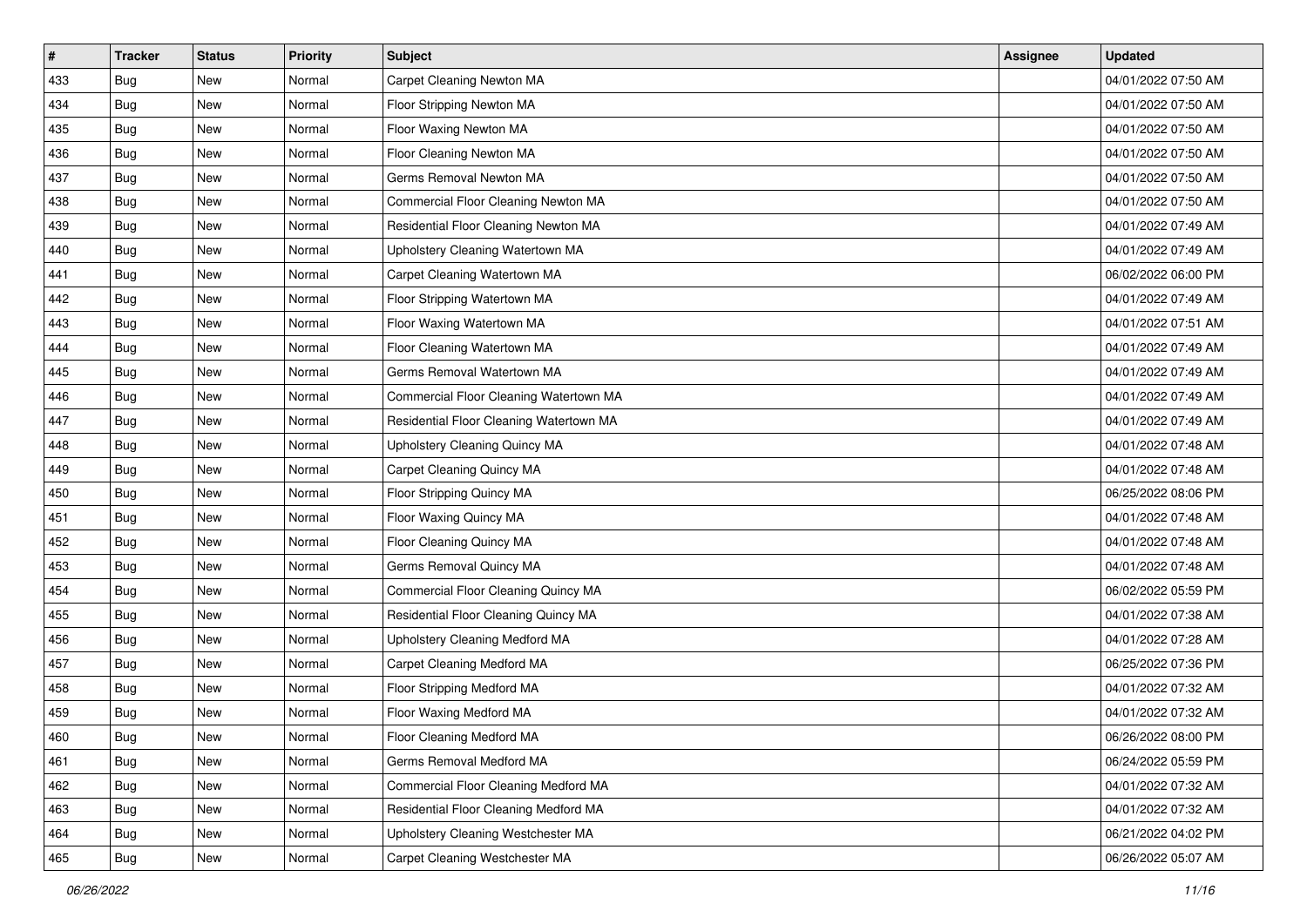| #   | <b>Tracker</b> | <b>Status</b> | <b>Priority</b> | Subject                                                                                  | <b>Assignee</b> | <b>Updated</b>      |
|-----|----------------|---------------|-----------------|------------------------------------------------------------------------------------------|-----------------|---------------------|
| 466 | <b>Bug</b>     | New           | Normal          | Floor Stripping Westchester MA                                                           |                 | 06/26/2022 11:57 AM |
| 467 | Bug            | New           | Normal          | Floor Waxing Westchester MA                                                              |                 | 04/01/2022 07:31 AM |
| 468 | Bug            | New           | Normal          | Floor Cleaning Westchester MA                                                            |                 | 04/01/2022 07:31 AM |
| 469 | <b>Bug</b>     | New           | Normal          | Germs Removal Westchester MA                                                             |                 | 06/26/2022 05:31 PM |
| 470 | <b>Bug</b>     | New           | Normal          | Commercial Floor Cleaning Westchester MA                                                 |                 | 06/26/2022 10:56 AM |
| 471 | <b>Bug</b>     | New           | Normal          | Residential Floor Cleaning Westchester MA                                                |                 | 06/26/2022 07:15 PM |
| 472 | <b>Bug</b>     | New           | Normal          | Upholstery Cleaning Arlington MA                                                         |                 | 04/01/2022 07:31 AM |
| 473 | Bug            | New           | Normal          | Floor Stripping Arlington MA                                                             |                 | 06/26/2022 11:10 AM |
| 474 | <b>Bug</b>     | New           | Normal          | Floor Waxing Arlington MA                                                                |                 | 06/26/2022 10:36 PM |
| 475 | <b>Bug</b>     | New           | Normal          | Floor Cleaning Arlington MA                                                              |                 | 06/26/2022 07:33 AM |
| 477 | <b>Bug</b>     | New           | Normal          | What Does Online Coupon Mean?                                                            |                 | 06/25/2022 11:15 PM |
| 478 | Feature        | New           | Normal          | Is it safe to install third-party WhatsApp GB?                                           |                 | 06/26/2022 08:10 PM |
| 479 | Bug            | New           | Normal          | Limousine Service Bellevue WA                                                            |                 | 06/25/2022 10:54 PM |
| 480 | <b>Bug</b>     | New           | Normal          | Nur Online Shop                                                                          |                 | 06/26/2022 01:32 AM |
| 481 | <b>Bug</b>     | New           | Normal          | Nur Online Shop                                                                          |                 | 06/26/2022 05:37 AM |
| 482 | <b>Bug</b>     | New           | Normal          | <b>Text Window</b>                                                                       |                 | 06/26/2022 07:23 PM |
| 483 | <b>Bug</b>     | New           | Normal          | UK best essay writing service                                                            |                 | 06/25/2022 04:05 PM |
| 484 | <b>Bug</b>     | New           | Normal          | UK best essay writing service                                                            |                 | 06/25/2022 08:18 PM |
| 487 | <b>Bug</b>     | New           | Normal          | Cheap Fake Dunks                                                                         |                 | 06/26/2022 05:49 PM |
| 488 | <b>Bug</b>     | New           | Normal          | Quick solution to solve cash app dispute by the technical team                           |                 | 06/26/2022 07:09 PM |
| 489 | Bug            | New           | Normal          | Get cash app refund instantly if sent to the wrong person                                |                 | 06/26/2022 05:57 PM |
| 490 | <b>Bug</b>     | New           | Normal          | Unlock cash app account by getting quick solutions from the technical executives         |                 | 06/26/2022 10:09 PM |
| 491 | Feature        | <b>New</b>    | Normal          | Automatically download and paste Reddit wallpapers into Windows                          |                 | 06/26/2022 11:49 AM |
| 492 | <b>Bug</b>     | New           | Normal          | HD Streamz MOD APK v3.5.5 (Keine Werbung)                                                |                 | 06/26/2022 07:29 AM |
| 494 | <b>Bug</b>     | New           | Normal          | <b>Buy Discussion Post</b>                                                               |                 | 06/26/2022 10:02 PM |
| 495 | Bug            | New           | Normal          | Twitch Clip Downloader Download Twitch Clips Online 2021                                 |                 | 06/26/2022 11:27 AM |
| 496 | Bug            | <b>New</b>    | Normal          | What is Live NetTV?                                                                      |                 | 06/26/2022 05:51 PM |
| 497 | <b>Bug</b>     | New           | Normal          | Fake Nike Dunk Low Off-White Lot 50                                                      |                 | 06/26/2022 09:07 PM |
| 499 | Feature        | New           | Normal          | Discover The Premium Features Of Spotify Mod Apk                                         |                 | 06/26/2022 09:42 PM |
| 502 | Bug            | New           | Normal          | Les instructions pour définir des sonneries pour iPhone sont simples et faciles à suivre |                 | 06/26/2022 10:02 PM |
| 503 | Bug            | New           | Normal          | Youtube Premium Apk free download for Android                                            |                 | 06/26/2022 02:23 PM |
| 504 | Bug            | New           | Normal          | A beginner should always look for online Java assignment help!                           |                 | 06/26/2022 09:39 PM |
| 505 | <b>Bug</b>     | New           | Normal          | www.trendmicro.com/activate                                                              |                 | 06/26/2022 08:48 PM |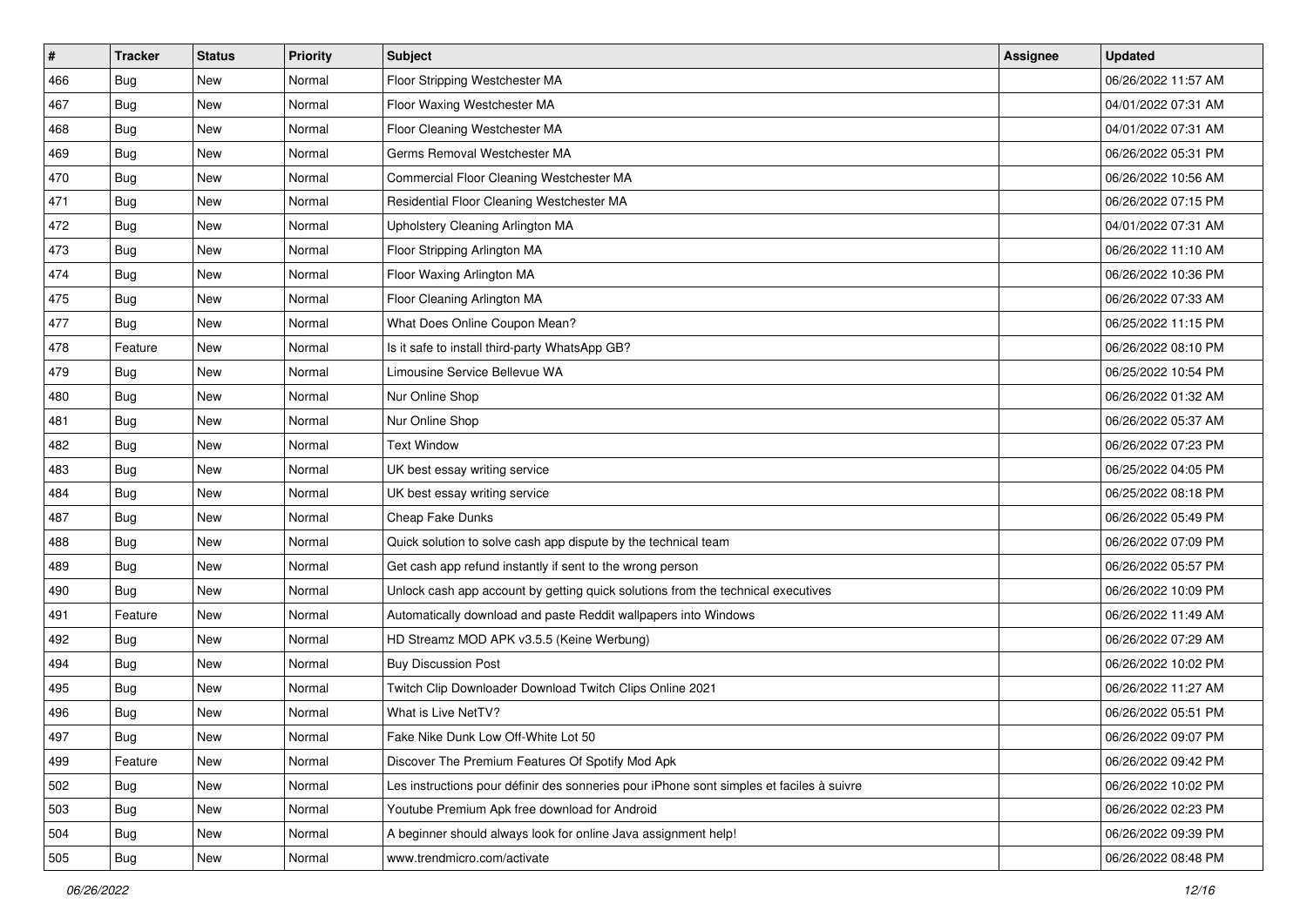| $\sharp$ | <b>Tracker</b> | <b>Status</b> | <b>Priority</b> | <b>Subject</b>                                                                                                                                                                                                                                    | <b>Assignee</b> | <b>Updated</b>      |
|----------|----------------|---------------|-----------------|---------------------------------------------------------------------------------------------------------------------------------------------------------------------------------------------------------------------------------------------------|-----------------|---------------------|
| 506      | Bug            | New           | Normal          | www.trendmicro.com/activate                                                                                                                                                                                                                       |                 | 06/26/2022 06:33 PM |
| 507      | <b>Bug</b>     | <b>New</b>    | Normal          | central.bitdefender.com                                                                                                                                                                                                                           |                 | 06/26/2022 09:20 PM |
| 508      | Bug            | New           | Normal          | hire a professional dissertation help                                                                                                                                                                                                             |                 | 06/26/2022 03:38 PM |
| 512      | Bug            | New           | Normal          | The Importance Of Using Custom Writing Services                                                                                                                                                                                                   |                 | 06/26/2022 08:04 PM |
| 514      | Bug            | New           | Normal          | Trans-Caribbean                                                                                                                                                                                                                                   |                 | 06/26/2022 05:03 AM |
| 515      | Bug            | New           | Normal          | Fragment Nike Dunk High Tokyo Fake                                                                                                                                                                                                                |                 | 06/26/2022 03:25 PM |
| 516      | Bug            | <b>New</b>    | Normal          | Does Cash App Help To Get Cash App Refund Without Any Interruption?                                                                                                                                                                               |                 | 06/24/2022 01:56 PM |
| 517      | Bug            | New           | Normal          | Proficient tips to take help of cash app support professionals:                                                                                                                                                                                   |                 | 06/26/2022 07:34 AM |
| 518      | Bug            | New           | Normal          | How To Check The Balance Of Cash App Account By Taking Cash App Support?                                                                                                                                                                          |                 | 06/25/2022 10:09 AM |
| 519      | Bug            | New           | Normal          | Are you finding online UK Assignment writers?                                                                                                                                                                                                     |                 | 06/26/2022 02:55 PM |
| 520      | <b>Bug</b>     | New           | Normal          | What Is The Major Role Of Cash.app/Help and Support Page?                                                                                                                                                                                         |                 | 06/26/2022 07:10 AM |
| 522      | Feature        | New           | Normal          | Can You Check App Limits, If Cash app won't let me send money?                                                                                                                                                                                    |                 | 06/26/2022 11:29 AM |
| 524      | Bug            | New           | Normal          | How Does Google Account Recovery Work If Your Account Is Hacked?                                                                                                                                                                                  |                 | 06/25/2022 07:08 PM |
| 525      | Bug            | New           | Normal          | If you don't have a QR code: How to activate cash app card in app                                                                                                                                                                                 |                 | 06/26/2022 02:27 PM |
| 526      | <b>Bug</b>     | New           | Normal          | Soundcloud to mp3 converter - Download Soundcloud songs                                                                                                                                                                                           |                 | 06/25/2022 05:36 PM |
| 527      | Feature        | New           | Normal          | My Teachers                                                                                                                                                                                                                                       |                 | 06/25/2022 07:28 PM |
| 528      | Bug            | New           | Normal          | Korean Mag                                                                                                                                                                                                                                        |                 | 06/26/2022 03:41 AM |
| 529      | <b>Bug</b>     | New           | Normal          | Thop TV APK - Free Download for Android                                                                                                                                                                                                           |                 | 06/26/2022 06:28 PM |
| 532      | Bug            | New           | Normal          | My Assignment Help                                                                                                                                                                                                                                |                 | 06/26/2022 09:51 PM |
| 533      | Bug            | <b>New</b>    | Normal          | How to complete the homework assignments in economics in the easiest way?                                                                                                                                                                         |                 | 06/26/2022 10:12 PM |
| 537      | Bug            | New           | Normal          | Get tech assistance with customer support on ATT Yahoo email login issue.                                                                                                                                                                         |                 | 06/26/2022 01:06 PM |
| 538      | Bug            | New           | Normal          | Will cash app refund money if scammed quickly?                                                                                                                                                                                                    |                 | 06/25/2022 10:20 AM |
| 539      | Bug            | New           | Normal          | Do you want to know how to activate cash card through phone number?                                                                                                                                                                               |                 | 04/01/2022 09:25 AM |
| 540      | <b>Bug</b>     | New           | Normal          | Why Haven't I Received My Cash App Card? Can I get t the reasons behind it                                                                                                                                                                        |                 | 04/01/2022 09:25 AM |
| 541      | Bug            | New           | Normal          | How to fix the cash app payment failed errors?                                                                                                                                                                                                    |                 | 06/26/2022 11:01 AM |
| 542      | Bug            | New           | Normal          | Web N Logo Design                                                                                                                                                                                                                                 |                 | 06/26/2022 01:28 AM |
| 543      | Feature        | New           | Normal          | Get tech assistance with customer support on ATT Yahoo email login issue.                                                                                                                                                                         |                 | 06/24/2022 05:08 PM |
| 544      | <b>Bug</b>     | New           | Normal          | Hey! I had a very cool idea to order our general picture on canvas for my family as a gift. But couldn't find a<br>good one. Once my friend advised me this article in which I found what I was looking for and gave a cool gift to<br>my family. |                 | 06/15/2022 08:13 PM |
| 545      | Feature        | New           | Normal          | Best Canvas Print Company                                                                                                                                                                                                                         |                 | 06/26/2022 10:28 PM |
| 546      | Feature        | New           | Normal          | Quickbooks Error                                                                                                                                                                                                                                  |                 | 06/25/2022 09:58 PM |
| 547      | <b>Bug</b>     | New           | Normal          | Get rid of the issue of cash app down by calling experts.                                                                                                                                                                                         |                 | 06/26/2022 10:38 AM |
| 548      | <b>Bug</b>     | New           | Normal          | Web N Logo Design                                                                                                                                                                                                                                 |                 | 04/01/2022 09:29 AM |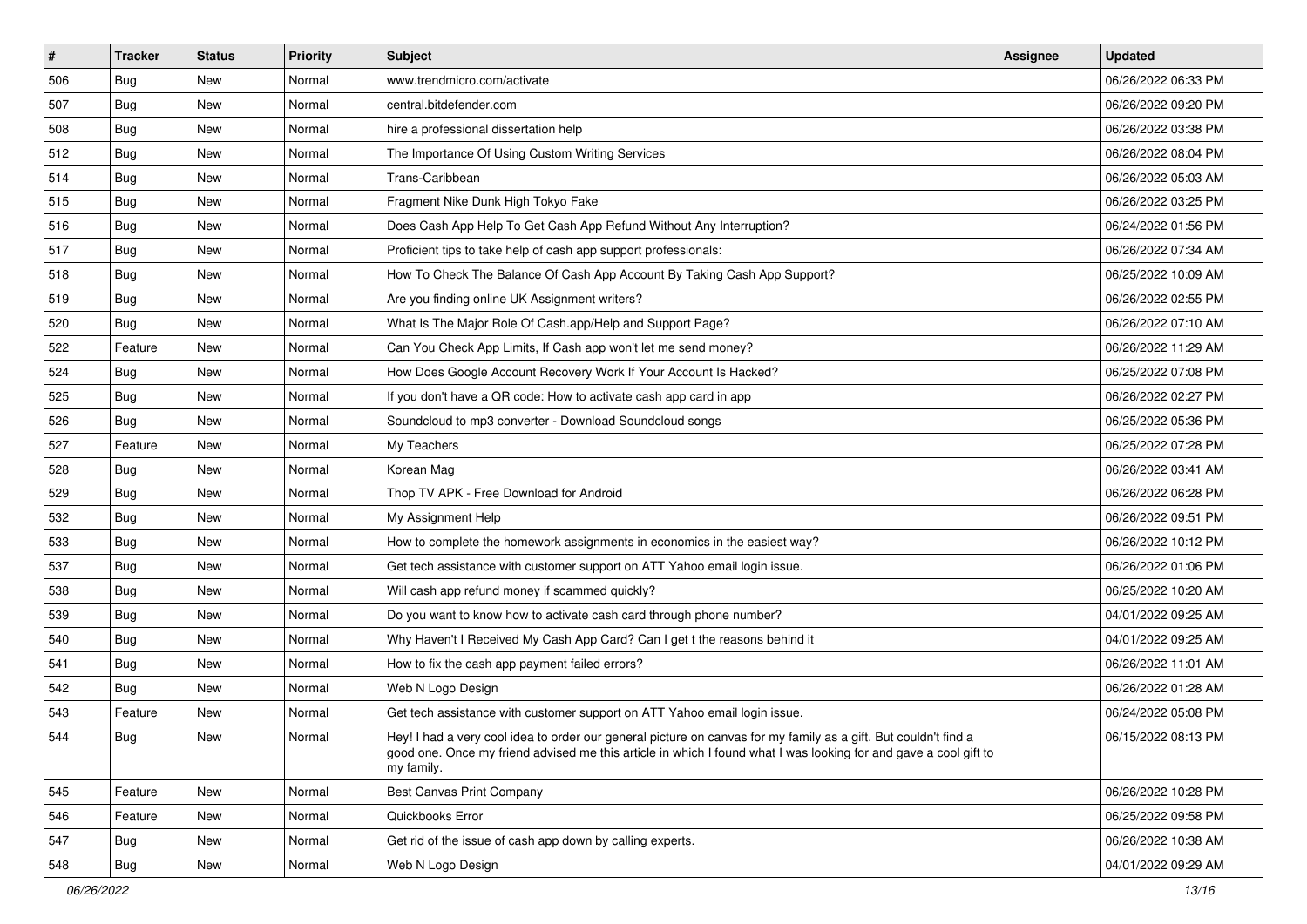| $\sharp$ | <b>Tracker</b> | <b>Status</b> | <b>Priority</b> | Subject                                                                             | <b>Assignee</b> | <b>Updated</b>      |
|----------|----------------|---------------|-----------------|-------------------------------------------------------------------------------------|-----------------|---------------------|
| 549      | Bug            | New           | Normal          | Radio Luisteren                                                                     |                 | 06/26/2022 11:56 AM |
| 550      | <b>Bug</b>     | New           | Normal          | Nederland FM - beste manieren om naar internationale radio op internet te luisteren |                 | 06/23/2022 08:56 PM |
| 551      | <b>Bug</b>     | New           | Normal          | Why Do Students Need Online Best Dissertation Writing Services?                     |                 | 06/26/2022 08:15 AM |
| 552      | Feature        | New           | Normal          | Radio rfm and the benefits of radio rfm                                             |                 | 06/25/2022 08:02 PM |
| 553      | Bug            | New           | Normal          | Cinema HD APK - Free Movie Enjoyment App on Android                                 |                 | 06/26/2022 01:39 PM |
| 554      | <b>Bug</b>     | New           | Normal          | XvideoStudio Video Editor APK Free Download on TechToDown                           |                 | 06/26/2022 01:18 AM |
| 555      | Bug            | New           | Normal          | web design development in hyderabad                                                 |                 | 06/26/2022 01:08 PM |
| 556      | <b>Bug</b>     | New           | Normal          | Play Game Mod Apk With Your Friends                                                 |                 | 06/25/2022 02:31 PM |
| 557      | Feature        | New           | Normal          | <b>Business Law Assignment Help</b>                                                 |                 | 06/26/2022 03:01 AM |
| 558      | Feature        | <b>New</b>    | Normal          | <b>Stunning Classic Sofas</b>                                                       |                 | 06/25/2022 11:46 PM |
| 560      | Bug            | New           | Normal          | Whatsapp Aero - Make Your Phone Auto Connect                                        |                 | 04/01/2022 09:28 AM |
| 561      | Bug            | New           | Normal          | Enjoy the Full YouTube Premium Experience With YouTube Premium Membership           |                 | 06/24/2022 11:10 AM |
| 562      | <b>Bug</b>     | New           | Normal          | Learn Basic Mahjong Rules                                                           |                 | 06/23/2022 12:48 AM |
| 563      | <b>Bug</b>     | New           | Normal          | Understanding the Difference Between Free and Paid Mod Apks                         |                 | 06/26/2022 12:15 AM |
| 564      | <b>Bug</b>     | New           | Normal          | How To Install RepelisPlus On Your Android Phone?                                   |                 | 06/25/2022 06:46 PM |
| 565      | Bug            | New           | Normal          | How To Install RepelisPlus On Your Android Phone?                                   |                 | 06/26/2022 04:39 PM |
| 566      | <b>Bug</b>     | New           | Normal          | Kinemaster Pro Download - los App Review                                            |                 | 04/01/2022 09:27 AM |
| 567      | <b>Bug</b>     | New           | Normal          | Singapore assignment help                                                           |                 | 06/26/2022 10:52 AM |
| 568      | <b>Bug</b>     | New           | Normal          | Instale a versão mais recente do YouTube Premium                                    |                 | 06/26/2022 01:53 PM |
| 573      | <b>Bug</b>     | New           | Normal          | Experimente lo mejor en la aplicación Apk de juegos gratis                          |                 | 06/26/2022 02:11 PM |
| 574      | <b>Bug</b>     | New           | Normal          | How to fix the Epson printer offline issue due to a wired connection?               |                 | 06/26/2022 11:19 AM |
| 576      | Bug            | New           | Normal          | So laden Sie ein Instagram-Bild herunter                                            |                 | 06/26/2022 08:46 PM |
| 577      | Bug            | New           | Normal          | Follow these easy steps to make Admiral Casino Login                                |                 | 06/26/2022 10:30 AM |
| 581      | <b>Bug</b>     | New           | Normal          | E-Learning Course Help                                                              |                 | 06/26/2022 10:14 AM |
| 584      | Bug            | New           | Normal          | Want the cash app customer service number to check balance?                         |                 | 06/25/2022 02:30 PM |
| 585      | <b>Bug</b>     | New           | Normal          | What is cash app help number?                                                       |                 | 06/26/2022 06:21 PM |
| 586      | Bug            | New           | Normal          | Best Modifications For Your Mobile Phone                                            |                 | 06/26/2022 01:51 AM |
| 587      | <b>Bug</b>     | New           | Normal          | Why Picsart Pro Offers Great Features                                               |                 | 06/26/2022 12:18 AM |
| 588      | Bug            | New           | Normal          | YouTube Vanced Apk Manager App - Como instalá-lo                                    |                 | 06/25/2022 12:21 PM |
| 589      | Bug            | New           | Normal          | How can I get the cash app phone number of customer support?                        |                 | 06/26/2022 01:59 PM |
| 590      | <b>Bug</b>     | New           | Normal          | Follow proper initiatives to check my cash app card balance:                        |                 | 06/26/2022 10:09 PM |
| 591      | Bug            | New           | Normal          | How To Find Facebook Modifications For Your Spotify Premium Apk?                    |                 | 06/19/2022 06:07 AM |
| 592      | <b>Bug</b>     | New           | Normal          | Deezer Premium APK - Baixe músicas de qualquer lugar do mundo de graça              |                 | 06/26/2022 02:55 PM |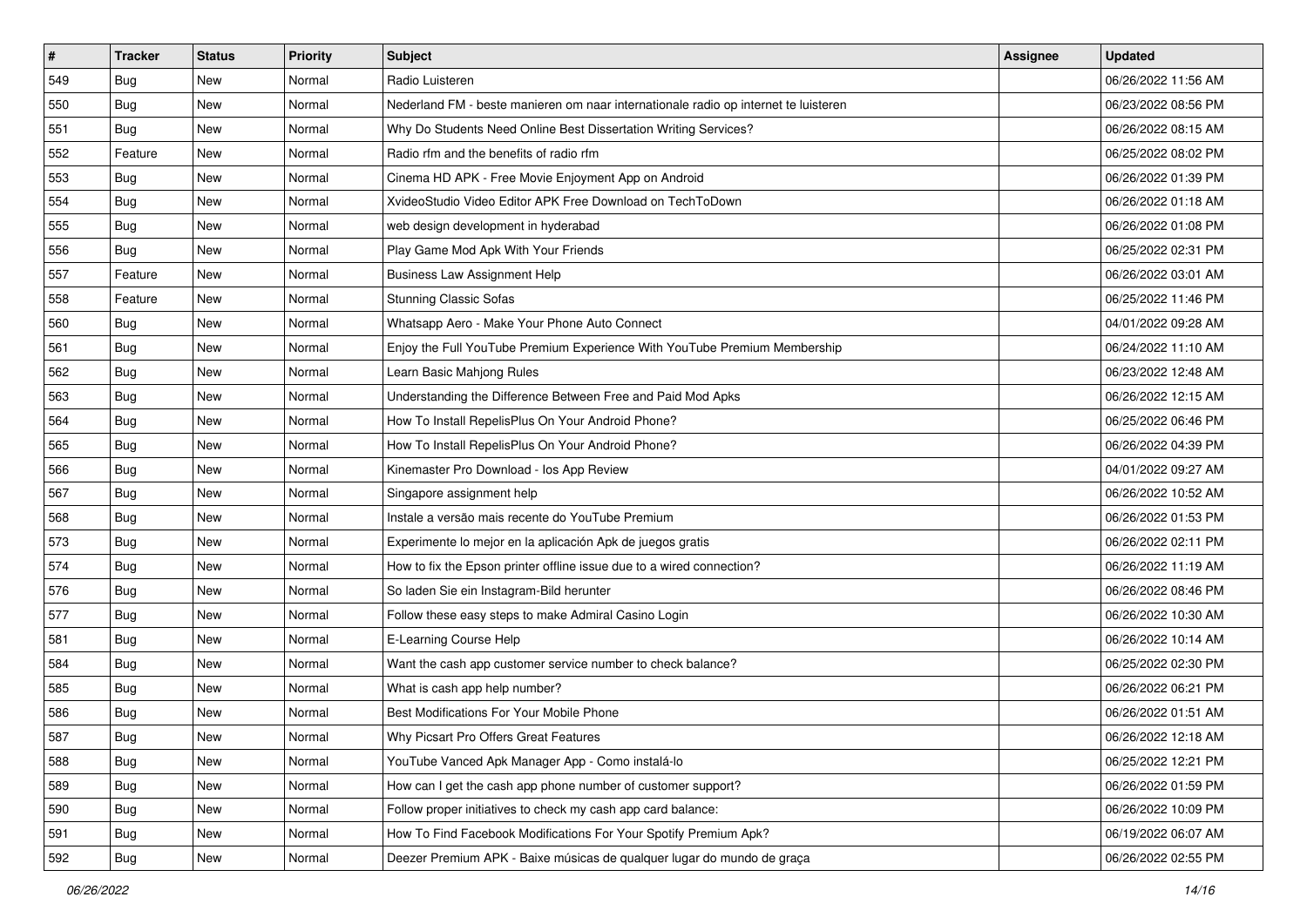| $\#$ | <b>Tracker</b> | <b>Status</b> | <b>Priority</b> | Subject                                                                                                                                                                                                                                                               | Assignee | <b>Updated</b>      |
|------|----------------|---------------|-----------------|-----------------------------------------------------------------------------------------------------------------------------------------------------------------------------------------------------------------------------------------------------------------------|----------|---------------------|
| 593  | Bug            | New           | Normal          | Eiffel Spark Ultimate C2 SN series is a fully synthetic range of advanced performance engine oils blended in<br>high performance fully synthetic (PAO - polyalphaolefin) basestocks fortified with advanced technology<br>additive system, specifically formulated to |          | 06/25/2022 09:51 AM |
| 594  | Feature        | <b>New</b>    | Normal          | How does research proposal help online make it easy for me?                                                                                                                                                                                                           |          | 06/23/2022 04:40 PM |
| 595  | <b>Bug</b>     | <b>New</b>    | Normal          | RFM Online - une révolution dans la gestion de l'identité numérique                                                                                                                                                                                                   |          | 06/25/2022 06:29 AM |
| 596  | Bug            | New           | Normal          | <b>Kids Games</b>                                                                                                                                                                                                                                                     |          | 04/01/2022 09:18 AM |
| 597  | <b>Bug</b>     | New           | Normal          | Universo s / f Download                                                                                                                                                                                                                                               |          | 06/26/2022 10:14 AM |
| 598  | <b>Bug</b>     | <b>New</b>    | Normal          | Universo s / f Download                                                                                                                                                                                                                                               |          | 06/25/2022 03:38 PM |
| 599  | <b>Bug</b>     | New           | Normal          | Do you know how to delete cash app account from your computer?                                                                                                                                                                                                        |          | 06/24/2022 10:42 AM |
| 600  | Bug            | <b>New</b>    | Normal          | Play Store Pro                                                                                                                                                                                                                                                        |          | 06/25/2022 08:17 PM |
| 603  | <b>Bug</b>     | New           | Normal          | Premiere gratuito da lista de IPTV                                                                                                                                                                                                                                    |          | 06/24/2022 05:30 PM |
| 604  | <b>Bug</b>     | New           | Normal          | Idle Game Online                                                                                                                                                                                                                                                      |          | 06/26/2022 11:11 AM |
| 605  | Feature        | New           | Normal          | What will the future of logo design be like?                                                                                                                                                                                                                          |          | 06/26/2022 08:25 PM |
| 607  | <b>Bug</b>     | New           | Normal          | Vex 5                                                                                                                                                                                                                                                                 |          | 04/01/2022 09:22 AM |
| 608  | Feature        | New           | Normal          | How To Do Hotmail Password Reset Without Phone Number?                                                                                                                                                                                                                |          | 04/01/2022 09:22 AM |
| 610  | Feature        | New           | Normal          | CheapestMedsShop 100% Safe Medicines Online in USA UK & AUS.                                                                                                                                                                                                          |          | 06/26/2022 04:35 PM |
| 611  | Feature        | <b>New</b>    | Normal          | Buy All Modafinil & Armodafinil Tablets @Buy Modafinil US                                                                                                                                                                                                             |          | 06/26/2022 05:44 PM |
| 612  | <b>Bug</b>     | <b>New</b>    | Normal          | Luxury Slingshot Rental                                                                                                                                                                                                                                               |          | 06/26/2022 02:02 AM |
| 613  | <b>Bug</b>     | <b>New</b>    | Normal          | Buy Aspadol 100mg Tab Online in US, UK, AU   Erospharmacy                                                                                                                                                                                                             |          | 06/26/2022 09:10 AM |
| 614  | <b>Bug</b>     | New           | Normal          | Como baixar o MOD APK no celular                                                                                                                                                                                                                                      |          | 06/22/2022 04:46 AM |
| 615  | <b>Bug</b>     | <b>New</b>    | Normal          | CheapestMedsShop   100% Safe Medicines Online in USA UK & AUS.                                                                                                                                                                                                        |          | 06/25/2022 08:36 PM |
| 616  | <b>Bug</b>     | <b>New</b>    | Normal          | Buy Anavar Tablets   Anavar For Sale in USA, UK & Australia                                                                                                                                                                                                           |          | 06/24/2022 03:52 PM |
| 617  | <b>Bug</b>     | <b>New</b>    | Normal          | Buy Vidalista Tablets (Tadalafil) at [\$25 OFF + Free Shipping] Vidalistatablets                                                                                                                                                                                      |          | 06/26/2022 10:11 AM |
| 618  | Bug            | New           | Normal          | Buy Steroids Online with OurMedicnes.com   Best Quality Steroids                                                                                                                                                                                                      |          | 06/26/2022 12:42 AM |
| 619  | <b>Bug</b>     | New           | Normal          | Online Trusted Medicine Store in US for Health - Genericmedsupply                                                                                                                                                                                                     |          | 06/25/2022 01:55 PM |
| 620  | <b>Bug</b>     | <b>New</b>    | Normal          | Viagra Meds: Fastest & Quick Delivery On Your Doorstep - USA                                                                                                                                                                                                          |          | 06/26/2022 11:15 AM |
| 621  | <b>Bug</b>     | New           | Normal          | Buy All Modafinil & Armodafinil Tablets @Buy Modafinil US                                                                                                                                                                                                             |          | 06/26/2022 02:20 AM |
| 622  | <b>Bug</b>     | <b>New</b>    | Normal          | CheapestMedsShop   100% Safe Medicines Online in UK & AUS.                                                                                                                                                                                                            |          | 06/26/2022 05:27 PM |
| 623  | Bug            | New           | Normal          | Listen to online radio stations for mobile phones                                                                                                                                                                                                                     |          | 06/26/2022 01:20 PM |
| 624  | Bug            | New           | Normal          | Use go with the Driving Directions for your go                                                                                                                                                                                                                        |          | 06/21/2022 04:54 AM |
| 625  | Bug            | New           | Normal          | The best free online driving directions tool                                                                                                                                                                                                                          |          | 04/01/2022 09:28 AM |
| 627  | Bug            | New           | Normal          | <b>HELO</b>                                                                                                                                                                                                                                                           |          | 06/26/2022 06:42 AM |
| 628  | Bug            | New           | Normal          | CV reviewing services!                                                                                                                                                                                                                                                |          | 06/26/2022 06:49 AM |
| 629  | <b>Bug</b>     | New           | Normal          | How Can I Load Cash App Card at Walmart straight away?                                                                                                                                                                                                                |          | 06/24/2022 07:55 PM |